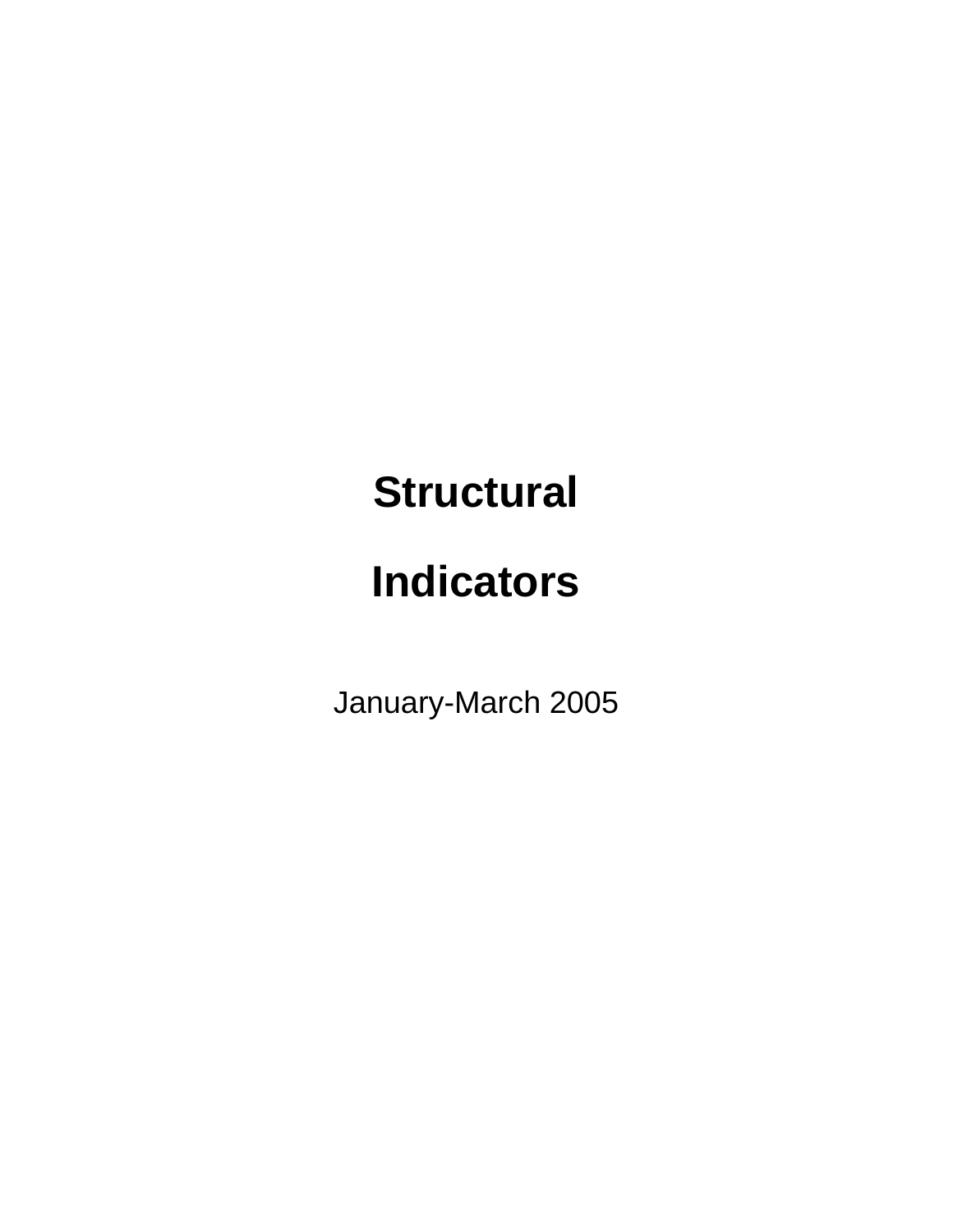

**GDP growth at current and constant (2000) prices**

|  | <b>Gross Domestic Product</b> |  |
|--|-------------------------------|--|
|--|-------------------------------|--|

| Year | Quarter        |           | Current prices  | Constant (2000) prices |                          |  |
|------|----------------|-----------|-----------------|------------------------|--------------------------|--|
|      |                | Lm ' 000  | annual % change | Lm '000                | annual % change          |  |
| 2000 |                | 1,669,689 |                 | 1,668,908              | $\overline{\phantom{a}}$ |  |
| 2001 |                | 1,690,757 | 1.3             | 1,657,222              | $-0.7$                   |  |
| 2002 |                | 1,736,029 | 2.7             | 1,675,429              | 1.1                      |  |
| 2003 |                | 1,795,531 | 3.4             | 1,647,181              | $-1.7$                   |  |
| 2004 |                | 1,844,319 | 2.7             | 1,655,345              | 0.5                      |  |
| 2004 | Q1             | 465,242   | 6.7             | 416,377                | $-1.3$                   |  |
|      | Q2             | 452,319   | 0.4             | 405,244                | $-2.2$                   |  |
|      | Q <sub>3</sub> | 458,494   | 1.3             | 408,378                | $-0.7$                   |  |
|      | Q4             | 468,264   | 2.6             | 425,346                | 6.4                      |  |
| 2005 | Q1             | 470,599   | 1.2             | 400,411                | $-3.8$                   |  |

 *Source: NSO news release 142/2005*

In real terms (2000 prices), using seasonally adjusted data, the Maltese economy in 2004 began to show signs of slow recovery (0.5%) when compared to the negative growth exhibited during the previous year (-1.7%).

Latest data show that the chained volume measure (at constant 2000 prices) of gross domestic product (GDP) in 2005 Q1 fell by 5.9% on the previous quarter. Using the same measure, real GDP was 3.8% lower in 2005 Q1 when compared with the same quarter of 2004.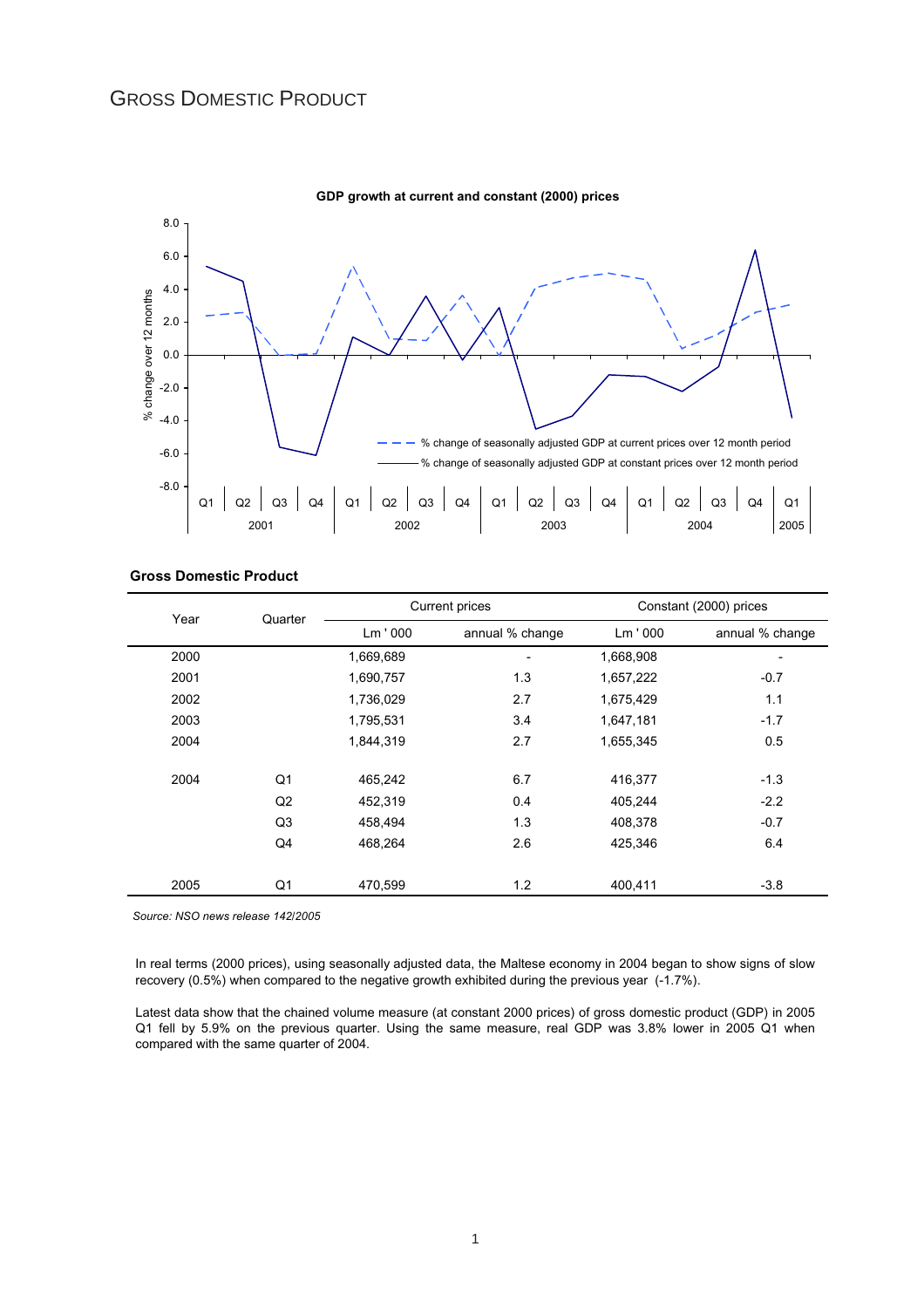## GROSS DOMESTIC PRODUCT BY INDUSTRY

GDP by industry is measured by gross value added (GVA). This aggregate is a measure of the value of output of an industry less the value of intermediate inputs used by that industry.



#### **Gross value added by industry**

#### **Gross Value Added at market prices**

|      | Quarter |               | Annual % change          |          |                                        |              |  |  |  |  |
|------|---------|---------------|--------------------------|----------|----------------------------------------|--------------|--|--|--|--|
| Year |         | Total economy | Production<br>industries | Services | Agriculture,<br>hunting and<br>fishing | Construction |  |  |  |  |
| 2000 |         |               |                          |          |                                        |              |  |  |  |  |
| 2001 |         | 0.7           | $-12.8$                  | 5.0      | 12.4                                   | 13.5         |  |  |  |  |
| 2002 |         | 1.9           | 2.3                      | 1.5      | 0.8                                    | 3.3          |  |  |  |  |
| 2003 |         | 4.2           | 3.5                      | 5.7      | $-0.2$                                 | 3.8          |  |  |  |  |
| 2004 | Q1      | 3.7           | 3.5                      | 4.2      | 8.6                                    | 3.5          |  |  |  |  |
|      | Q2      | 0.1           | $-11.3$                  | 4.8      | 5.0                                    | 0.2          |  |  |  |  |
|      | Q3      | 1.3           | $-13.6$                  | 6.7      | 3.6                                    | 3.1          |  |  |  |  |
|      | Q4      | 0.4           | $-8.5$                   | 3.3      | 6.1                                    | 3.0          |  |  |  |  |
| 2005 | Q1      | 0.6           | $-7.5$                   | 3.6      | 2.8                                    | 4.4          |  |  |  |  |

Notes: FISIM has not yet been allocated over the individual industries

 'Production' includes mining and quarrying, manufacturing, electricity, gas and water supply, but excludes construction 'Services' incorporates all the other industries not falling under the other headings listed above

*Source: News Release 125/2005*

It is clearly evident that output in the services sector has always exhibited positive growth throughout most of the period 2001-2004, and is currently growing at an annual rate of 3.6%. This contrasts with the mostly negative growth rates experienced by the manufacturing sector, particularly in the last five quarters. Between the fourth quarter of 2004 and the first quarter of 2005, annual output growth in the services sector increased by 0.3%.

Manufacturing output decreased by 7.5% in the first quarter of 2005 compared with the same quarter in 2004; however in the same quarter of 2005, a lower negative growth was experienced by this sector when compared to the preceding quarter.

In 2004, services accounted for 76.6% of gross value added, when compared to 74.1% in 2003. Production (including mining and quarrying, manufacturing, electricity, gas and water supply but excluding construction) accounted for 21.1% in 2004 (23.1% in 2003), whilst construction contributed approximately the same share of value added in both 2004 and 2003 (4.7%). A marginal increase of 0.1% was registered in the share of gross value added between 2003 and 2004 in the agriculture, hunting and fishing sector (2.6% in 2004 when compared to 2.5% in 2003).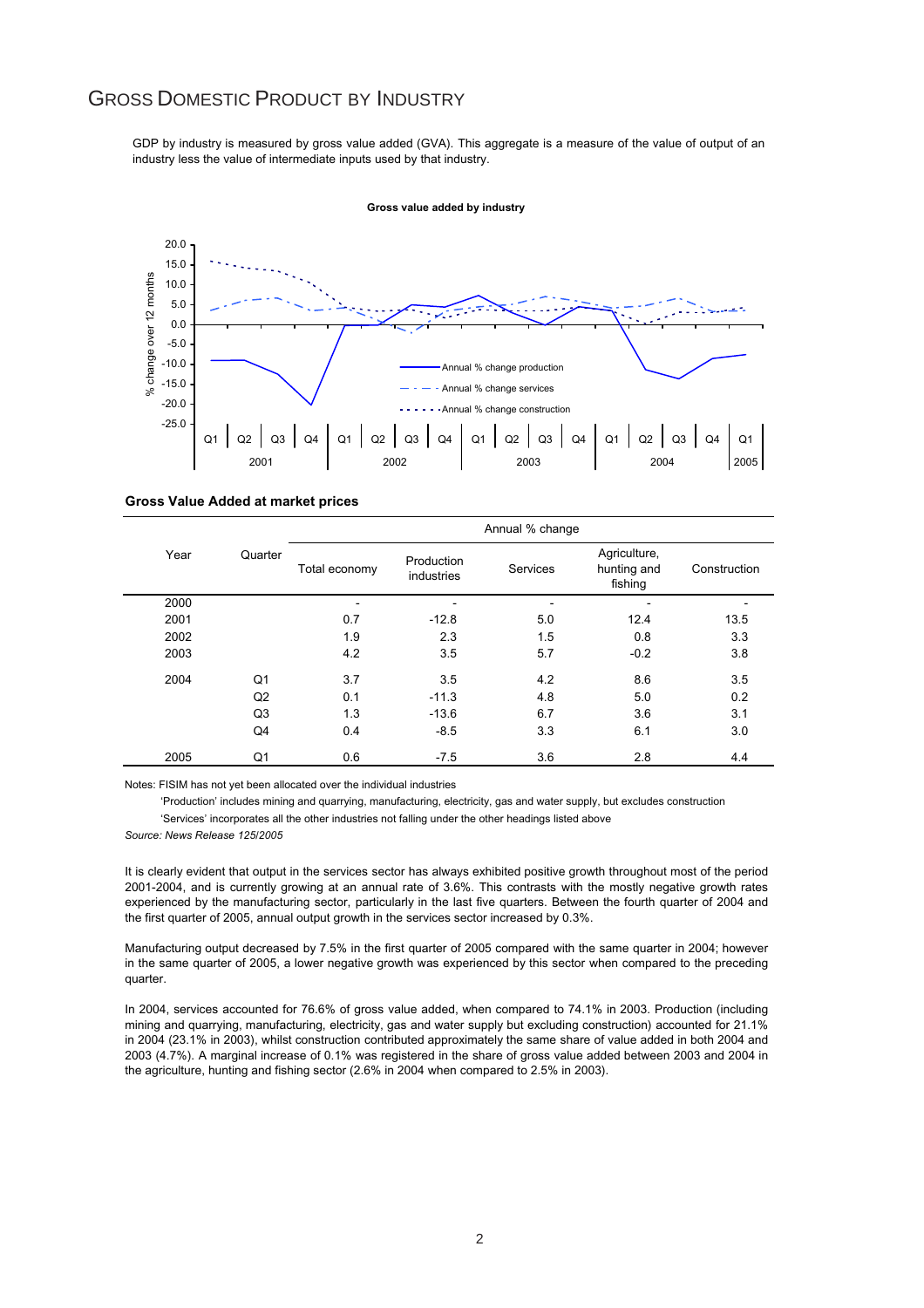## DETERMINANTS OF GDP GROWTH

|      |                | Household<br>Final<br>Consumption<br>Expenditure | <b>NPISH Final</b><br>Consumption<br>Expenditure | General<br>Government<br>Final<br>Consumption<br>Expenditure | <b>Gross Fixed</b><br>Capital<br>Formation | Changes in<br>inventories | Acquisitions<br>less disposals<br>of valuables | <b>Net Exports</b> | <b>GDP</b> |
|------|----------------|--------------------------------------------------|--------------------------------------------------|--------------------------------------------------------------|--------------------------------------------|---------------------------|------------------------------------------------|--------------------|------------|
| 2000 |                | 1,047,544                                        | 25,816                                           | 323,830                                                      | 374,253                                    | 58,886                    | 2,746                                          | $-167,276$         | 1,665,799  |
| 2001 |                | 1,050,220                                        | 25,314                                           | 324,283                                                      | 314,860                                    | $-27,929$                 | 11,989                                         | $-39,891$          | 1,658,846  |
| 2002 |                | 1,039,122                                        | 26.589                                           | 336.899                                                      | 242.351                                    | $-16.254$                 | 4.976                                          | 42.213             | 1,675,896  |
| 2003 |                | 1,059,604                                        | 27,434                                           | 346,547                                                      | 330,791                                    | 8.582                     | 1.335                                          | $-130,021$         | 1,644,272  |
| 2004 |                | 1,067,905                                        | 27,023                                           | 348,763                                                      | 351,148                                    | 15,264                    | 5,435                                          | $-154,538$         | 1,661,000  |
| 2004 | Q <sub>1</sub> | 247,577                                          | 6.765                                            | 88,554                                                       | 79.548                                     | $-5,067$                  | 1,359                                          | $-21,807$          | 396,629    |
|      | Q2             | 258,206                                          | 6,827                                            | 87,835                                                       | 89,521                                     | $-1,285$                  | 1,359                                          | $-37,195$          | 405,268    |
|      | Q <sub>3</sub> | 285.041                                          | 6,599                                            | 83,937                                                       | 89.401                                     | $-22,716$                 | 1,359                                          | $-14.094$          | 429,527    |
|      | Q <sub>4</sub> | 277.382                                          | 6,832                                            | 88.436                                                       | 92,677                                     | 44.332                    | 1.359                                          | $-81.442$          | 429.576    |
| 2005 | Q <sub>1</sub> | 244,859                                          | 6,866                                            | 83,576                                                       | 86,655                                     | 30,558                    | 1,371                                          | $-57,495$          | 396,390    |

#### **Determinants of real GDP growth at Constant 2000 prices**

*Source: NSO News Release 125/2005*

In 2004, household final consumption expenditure registered a nominal increase of Lm45.6 million, or 4.1 per cent, from the figure of Lm1,099.6 million in 2003. The 2004 household final consumption expenditure increased in real terms by Lm8.3 million, or 0.8 per cent, from the figure of Lm1,059.6 million in 2003. Increases in expenditure outlays were registered on food and non alcoholic beverages, alcoholic beverages and tobacco, clothing and footwear. Other increases were recorded for housing, water, electricity, gas and other fuels, furnishings, household equipment and routine maintenance of the house, health, transport, communication, recreation and culture, education, and miscellaneous goods and services. A decline in expenditure outlays was also noted in the restaurants and hotels category. During the first quarter of 2005, household final consumption registered a nominal increase of Lm7.0 million, or 2.5 per cent from the figure of Lm258.8 million in the first quarter of 2004. At constant 2000 prices, this is equivalent to a decline of 1.0 per cent.

In nominal terms, general government final consumption expenditure amounted to Lm408.1 million in 2004, an increase of Lm15.1 million or 3.8 per cent over the previous year's figure. The increase was mainly the result of higher outlays on health, education, and economic affairs. The other functions of government also reported increases. At constant prices, general government final consumption increased by 0.6 per cent from 2003, to reach Lm348.8 million in 2004. General government final expenditure (at constant 2000 prices) declined from Lm88.6 million in the first quarter of 2004 to Lm83.6 million in the first quarter of this year.

Exports of goods and services dropped by 0.8 per cent to Lm1,408.8 million during 2004 when compared to the previous year. In real terms, however, due to decreasing export prices, exports went up by 3.2 per cent, or Lm49.7 million to Lm1,581.7 million. On the other hand in the same year, import prices also fell, resulting in an increase in real imports of Lm74.2 million, or 4.5 per cent. During the first quarter of 2005, exports of goods and services dropped by 12.9 per cent to Lm285.3 million when compared to the corresponding quarter of 2004. During the same quarter, exports expressed in real terms went down by 14.1 per cent due to lower export prices. In 2005Q1 nominal imports of goods and services went up by 0.9 per cent when compared to the corresponding quarter of the previous year. This is equivalent to a decrease in real terms of 4.1 per cent.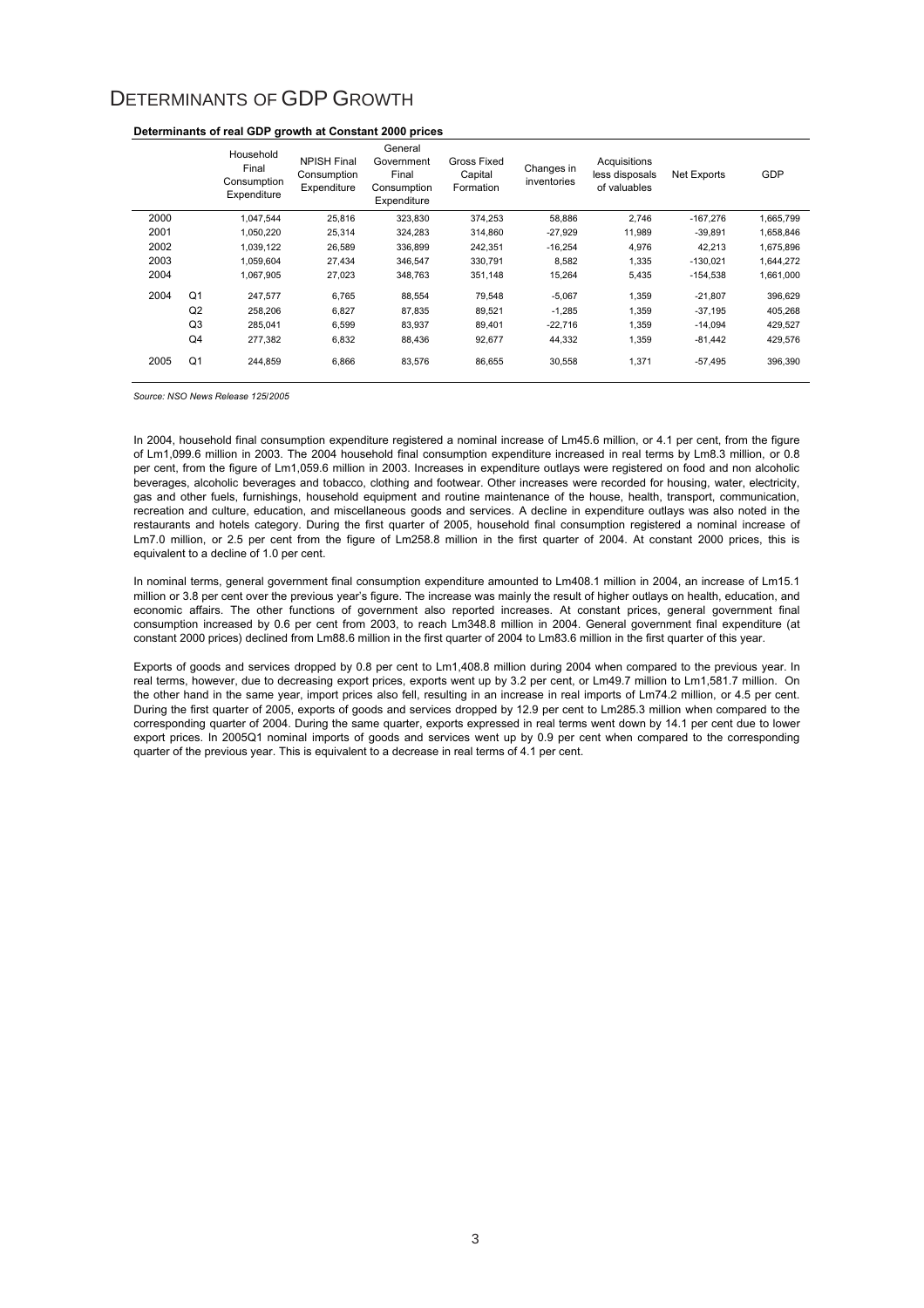## **GDP INTERNATIONAL COMPARISONS**



#### **GDP Growth at Constant Prices (Q/Q-4) International Comparisons**

**GDP at constant (1995) prices percentage change on previous year (non-seasonally adjusted figures)**

**GDP at constant (1995) prices percentage change on previous quarter (seasonally adjusted figures)**

|                        | annual % change (Q/Q-4) |      |        |      | % change quarter on quarter (Q/Q-1) |     |      |        |        |        |
|------------------------|-------------------------|------|--------|------|-------------------------------------|-----|------|--------|--------|--------|
| Country                | 2001                    | 2002 | 2003   | 2004 | 2003                                |     | 2004 |        |        | 2005   |
|                        |                         |      |        |      | Q4                                  | Q1  | Q2   | Q3     | Q4     | Q1     |
| Euro-zone              | 1.7                     | 0.9  | 0.7    | 2.0  | 0.5                                 | 0.6 | 0.5  | 0.3    | 0.2    | 0.5    |
| European Union (EU-25) | 1.8                     | 1.1  | 1.0    | 2.3  | 0.6                                 | 0.7 | 0.5  | 0.3    | 0.3    | 0.5    |
| United Kingdom         | 2.2                     | 2.0  | 2.5    | 3.2  | 0.9                                 | 0.9 | 0.8  | 0.4    | 0.6    | 0.4    |
| Germany                | 1.2                     | 0.2  | 0.0    | 1.6  | 0.6                                 | 0.4 | 0.2  | 0.0    | $-0.1$ | 1.0    |
| Italy                  | 1.8                     | 0.4  | 0.3    | 1.2  | 0.0                                 | 0.5 | 0.4  | 0.4    | $-0.4$ | $-0.5$ |
| France                 | 2.1                     | 1.2  | 0.8    | 2.3  | 0.4                                 | 0.6 | 0.7  | 0.1    | 0.7    | 0.3    |
| Ireland                | 6.0                     | 6.1  | 3.7    | 5.4  | 4.6                                 | 1.3 | 0.9  | $-1.4$ | 2.0    |        |
| Malta                  | $-0.4$                  | 1.0  | $-1.9$ | 1.0  | 1.0                                 | 1.1 | 1.1  | 0.8    | 1.0    | 0.7    |
| Cyprus                 | 4.1                     | 2.1  | 2.0    | 3.8  | 2.0                                 | 0.1 | 0.8  | 1.0    | 1.2    | 0.8    |
| <b>Czech Republic</b>  | 2.6                     | 1.5  | 3.7    | 3.9  | 1.0                                 | 1.2 | 1.2  | 1.1    | 1.0    | 1.1    |
| Hungary                | 3.8                     | 3.5  | 2.9    | 4.2  | 1.0                                 | 1.1 | 1.1  | 0.8    | 1.0    | 0.7    |
| Slovenia               | 2.7                     | 3.3  | 2.5    | 4.6  | 0.7                                 | 1.6 | 1.1  | 1.1    | $-0.4$ | 0.9    |
| Slovakia               | 3.8                     | 4.6  | 4.5    | 5.5  | 1.3                                 | 1.5 | 1.3  | 1.3    | 1.4    | 1.2    |
| Lithuania              | 6.4                     | 6.8  | 9.7    | 6.7  | 1.8                                 | 0.9 | 1.6  | 1.5    | 1.9    | 0.4    |

 *Source: Eurostat-National Accounts Statistics*

The latest data shows that many large economies registered a positive growth in 2005 Q1. For the second quarter in succession, Italy, however, recorded negative growth in Q1 2005.

Growth in the euro-zone and EU-25 countries has remained positive in recent quarters; however, a slight decline was observed from the second quarter of 2004 onwards, before rebounding back almost to its former levels in the first quarter of 2005. This occurred despite negligible, and sometimes even negative growth, being observed in the major industrial economies of the European Union over the last four consecutive quarters.

Many of the new Member States have consistently recorded positive real GDP growth approximately equal to, and in many instances, greater than unity, from the latter half of 2003 onwards.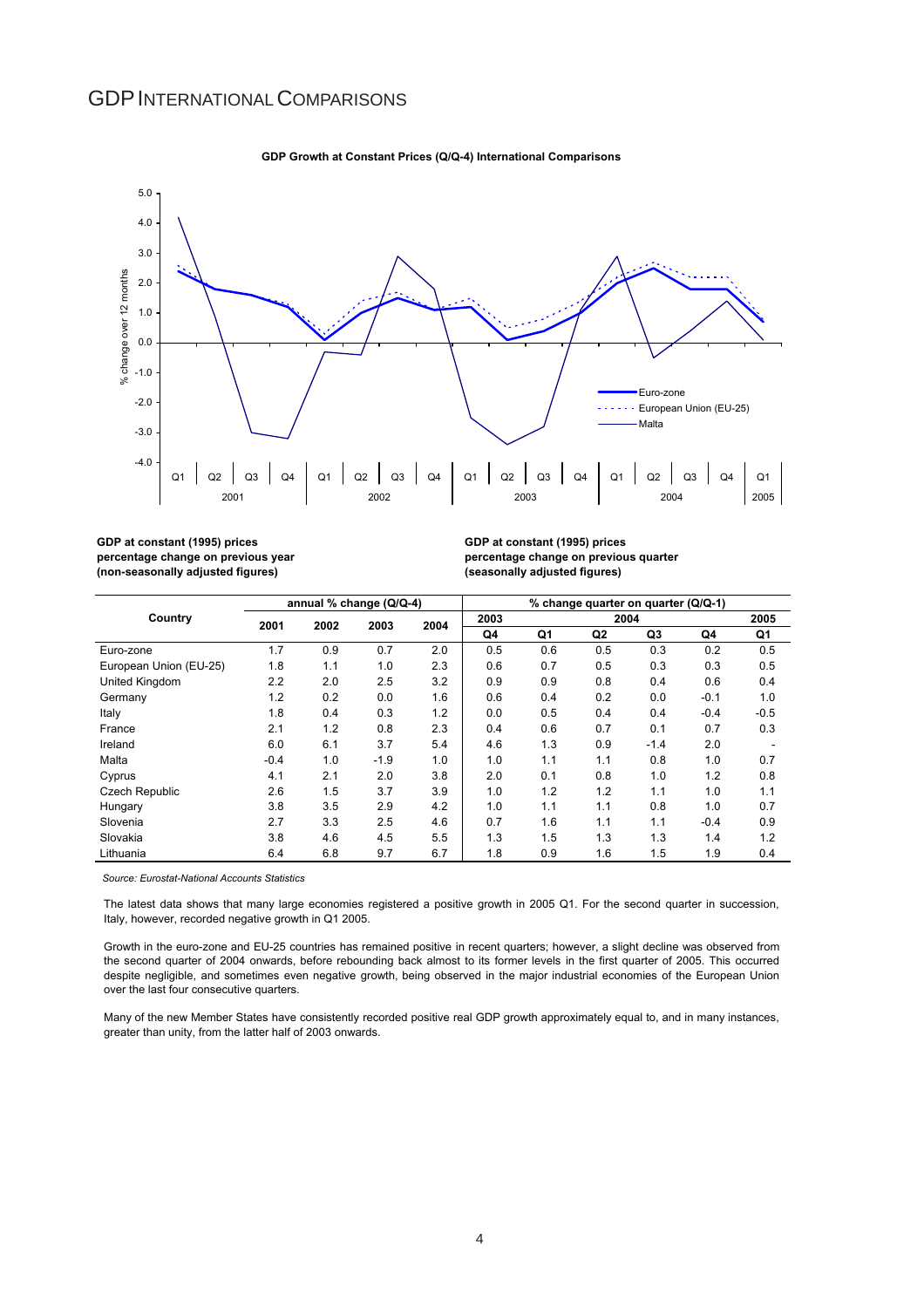## GROSSFIXED CAPITAL FORMATION ...



|  | Gross Fixed Capital Formation (GFCF) and GDP |  |
|--|----------------------------------------------|--|
|  |                                              |  |

|        |                   |         | At Current Market Prices | At Constant (2000) Prices |                     |                   |                     |            |                   |
|--------|-------------------|---------|--------------------------|---------------------------|---------------------|-------------------|---------------------|------------|-------------------|
| Period | <b>Total GFCF</b> |         | annual %<br>changes      | <b>GDP</b>                | <b>Total GFCF</b>   | <b>Total GFCF</b> | annual %<br>changes | <b>GDP</b> | <b>Total GFCF</b> |
|        |                   | Lm '000 | <b>Total GFCF</b>        | Lm '000                   | % of GDP<br>Lm '000 |                   | <b>Total GFCF</b>   | Lm '000    | % of GDP          |
| 2000   |                   | 372,635 | $\overline{\phantom{0}}$ | 1,665,800                 | 22.4                | 372,635           |                     | 1,665,799  | 22.4              |
| 2001   |                   | 324.159 | $-13.0$                  | 1.688.961                 | 19.2                | 312,963           | $-16.0$             | 1.658.848  | 18.9              |
| 2002   |                   | 267,288 | $-17.5$                  | 1,740,054                 | 15.4                | 250,075           | $-20.1$             | 1,675,894  | 14.9              |
| 2003   |                   | 356,438 | 33.4                     | 1,793,276                 | 19.9                | 330,193           | 32.0                | 1,644,272  | 20.1              |
| 2004   |                   | 385.565 | 8.2                      | 1.847.191                 | 20.9                | 353.045           | 6.9                 | 1.661.001  | 21.3              |
| 2004   | Q <sub>1</sub>    | 87,250  | $-0.6$                   | 437,336                   | 20.0                | 80,026            | $-1.6$              | 396,629    | 20.2              |
|        | Q2                | 98.330  | 2.5                      | 451.527                   | 21.8                | 89,986            | 1.4                 | 405.268    | 22.2              |
|        | Q <sub>3</sub>    | 98,176  | 15.3                     | 482,733                   | 20.3                | 89,879            | 13.8                | 429,527    | 20.9              |
|        | Q4                | 101,809 | 16.3                     | 475,595                   | 21.4                | 93,153            | 14.8                | 429,577    | 21.7              |
| 2005   | Q1                | 96,746  | 10.9                     | 441,685                   | 21.9                | 87,137            | 8.9                 | 396,390    | 22.0              |

Note: Total GFCF excludes amounts representing products of agriculture, forestry and fisheries, as well as capitalized production.

*Source: National Statistics Office*

Expenditure on gross fixed capital formation (transport equipment, metal products and machinery, construction, and other products, but not including agriculture and capitalized production) increased nominally by Lm29.1 million or 8.2%, from Lm356.4 million in 2003 to Lm 385.6 million last year. The same nominal figure for GFCF expenditure grew by 10.9% in the first quarter of 2005 when compared to the corresponding quarter of 2004.

In real terms, GFCF increased by 6.9% from Lm 330.2 million in 2003 to Lm353.0 million in 2004. The same figure for constant price GFCF increased by 8.9% in 2005 Q1 when compared to the same quarter last year.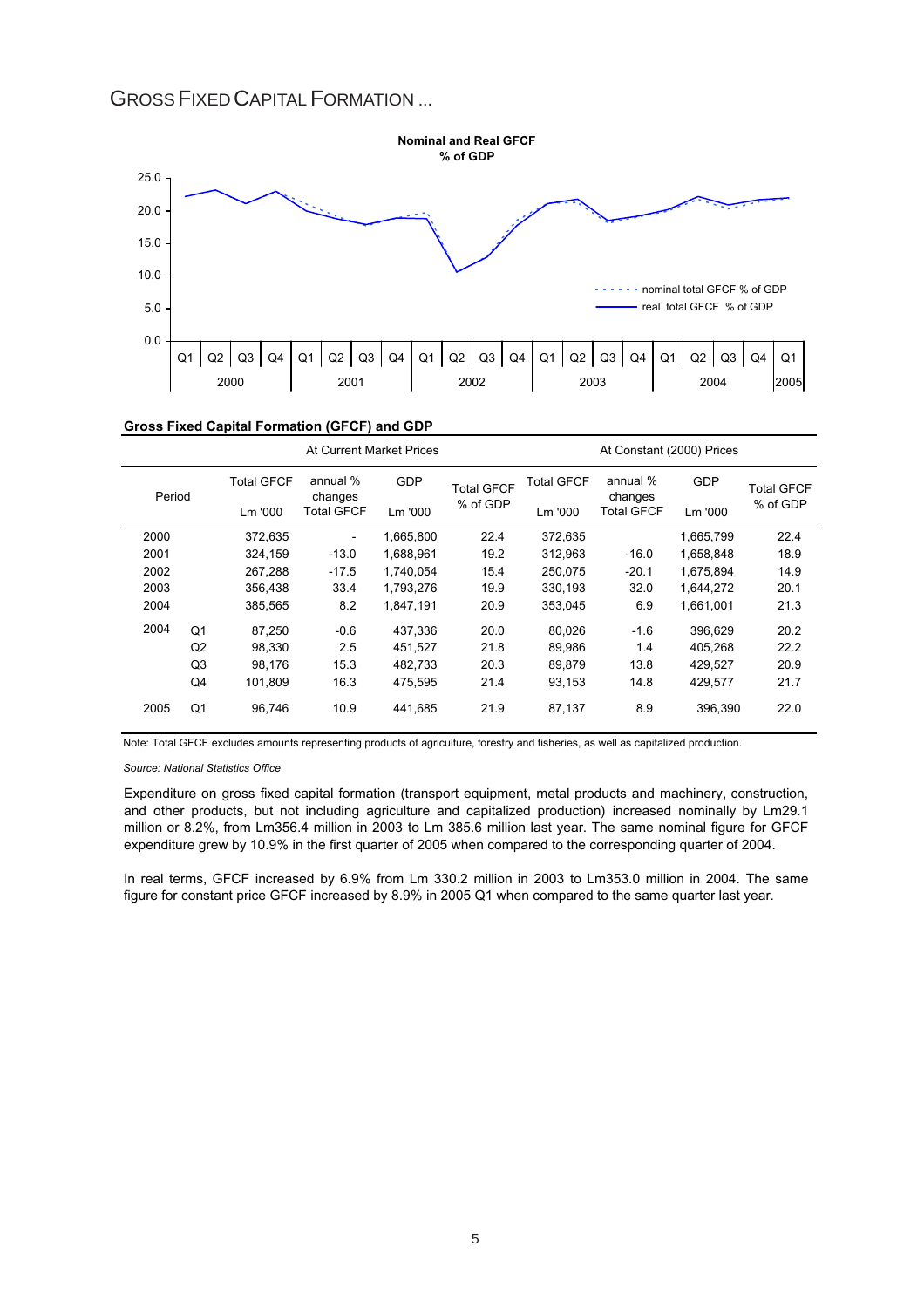## ... GROSS FIXED CAPITAL FORMATION

Gross fixed capital formation consists of resident producers' acquisitions, less disposals, of fixed assets during a given period plus certain additions to the value of non-produced assets realised by the productive activity of producer or institutional units (definition: Eurostat ESA 1995). Non-produced assets consist of those tangible and intangible nonfinancial assets that come into existence other than through processes of production, and incorporate costs of ownership transfer on, and major improvements to, these assets.



#### **Gross Fixed Capital Formation (Constant 2000 prices)**

Source: National Statistics Office

The quarterly individual series depicted above incorporate both private and public expenditure on the relevant components of GFCF. The total figure for GFCF corresponds to the sum of the component figures described in the chart above, but excludes (a) the amounts representing products of agriculture, forestry and fisheries (such as livestock used for breeding, plantations etc.), as well as (b) capitalised production.

The other products component of GFCF consists of acquisitions, less disposals, of intangible fixed assets such as computer software, as well as entertainment, literary or artistic originals.

The graph above also shows an extraordinary decline in total GFCF during the second quarter of 2002. This occurred as a result of the disposal of aircraft by the air transport sub-sector during this particular quarter (refer also to the first column in the table below).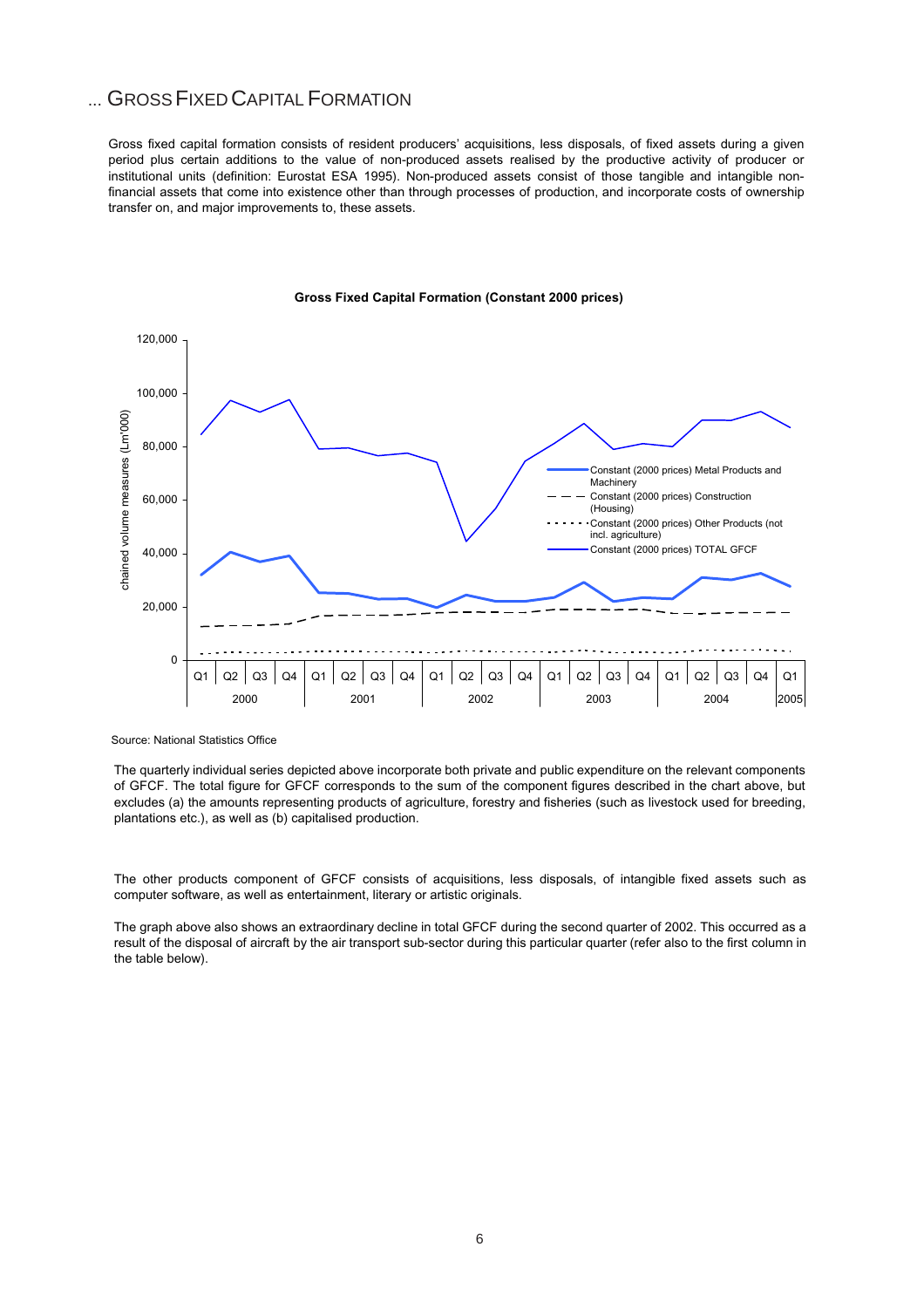## ... GROSS FIXED CAPITAL FORMATION

#### **Chained volume measures\*, non-seasonally adjusted reference year 2000**

| Year | Quarter        | Transport<br>equipment | <b>Metal Products</b><br>and Machinery | Construction<br>(Other<br>buildings and<br>structures) | Construction<br>(Housing) | Other<br>Products<br>(not incl.<br>agriculture) | Total GFCF** | Annual %<br>changes in<br><b>GFCF</b> |
|------|----------------|------------------------|----------------------------------------|--------------------------------------------------------|---------------------------|-------------------------------------------------|--------------|---------------------------------------|
|      |                |                        |                                        | Lm '000                                                |                           |                                                 |              |                                       |
| 2000 |                | 40,441                 | 148,500                                | 120,202                                                | 52,319                    | 11,174                                          | 372,635      |                                       |
| 2001 |                | 15,140                 | 96,302                                 | 120,997                                                | 67,473                    | 13,051                                          | 312,963      | $-16.0$                               |
| 2002 |                | $-48,378$              | 88,342                                 | 125,410                                                | 71,851                    | 12,850                                          | 250,075      | $-20.1$                               |
| 2003 |                | 17,949                 | 98,274                                 | 125,022                                                | 76,161                    | 12,787                                          | 330,193      | 32.0                                  |
| 2004 |                | 20,614                 | 116,592                                | 130,825                                                | 70,760                    | 14,254                                          | 353,045      | 6.9                                   |
| 2004 | Q <sub>1</sub> | 4,062                  | 22,972                                 | 32,569                                                 | 17,616                    | 2,808                                           | 80,026       | $-1.6$                                |
|      | Q2             | 5,480                  | 30,995                                 | 32,269                                                 | 17,454                    | 3,789                                           | 89,986       | 1.5                                   |
|      | Q <sub>3</sub> | 5,321                  | 30,098                                 | 32,956                                                 | 17,825                    | 3,680                                           | 89,879       | 13.8                                  |
|      | Q4             | 5,751                  | 32,528                                 | 33,032                                                 | 17,866                    | 3,977                                           | 93,153       | 14.8                                  |
| 2005 | Q1             | 4,896                  | 27,694                                 | 33,203                                                 | 17,958                    | 3,386                                           | 87,137       | 8.9                                   |

Source: Eurostat-National Accounts Statistics

**\*for the purpose of this table, the overall deflator for machinery and equipment was used to derive the constant price figure of the subcomponents transport equipment, metal products and machinery; similarly, the overall deflator for construction was used to obtain the separate constant price figures for the other buildings and structures, housing sub-components of construction.** 

**\*\*Total GFCF excludes (i) the amounts representing products of agriculture, forestry and fisheries (such as livestock used for breeding, plantations etc.), as well as (ii) capitalised production.**

Total GFCF (excluding products of agriculture and capitalized production) in real terms in 2005 Q1 decreased by 6.5% when compared to the last quarter of 2004; however, the amount of GFCF in the first quarter of 2005 showed an 8.9% increase when compared to the corresponding quarter of the previous year.

Investment in construction for housing purposes remained relatively stable over the last five quarters; investment in total equipment (incorporating the following categories: transport equipment, and metal products and machinery) experienced a decline of approximately 15% in the first quarter of 2005 when compared to the previous quarter. The same figure, however, represents nearly a 21% increase when compared to the same quarter of 2004.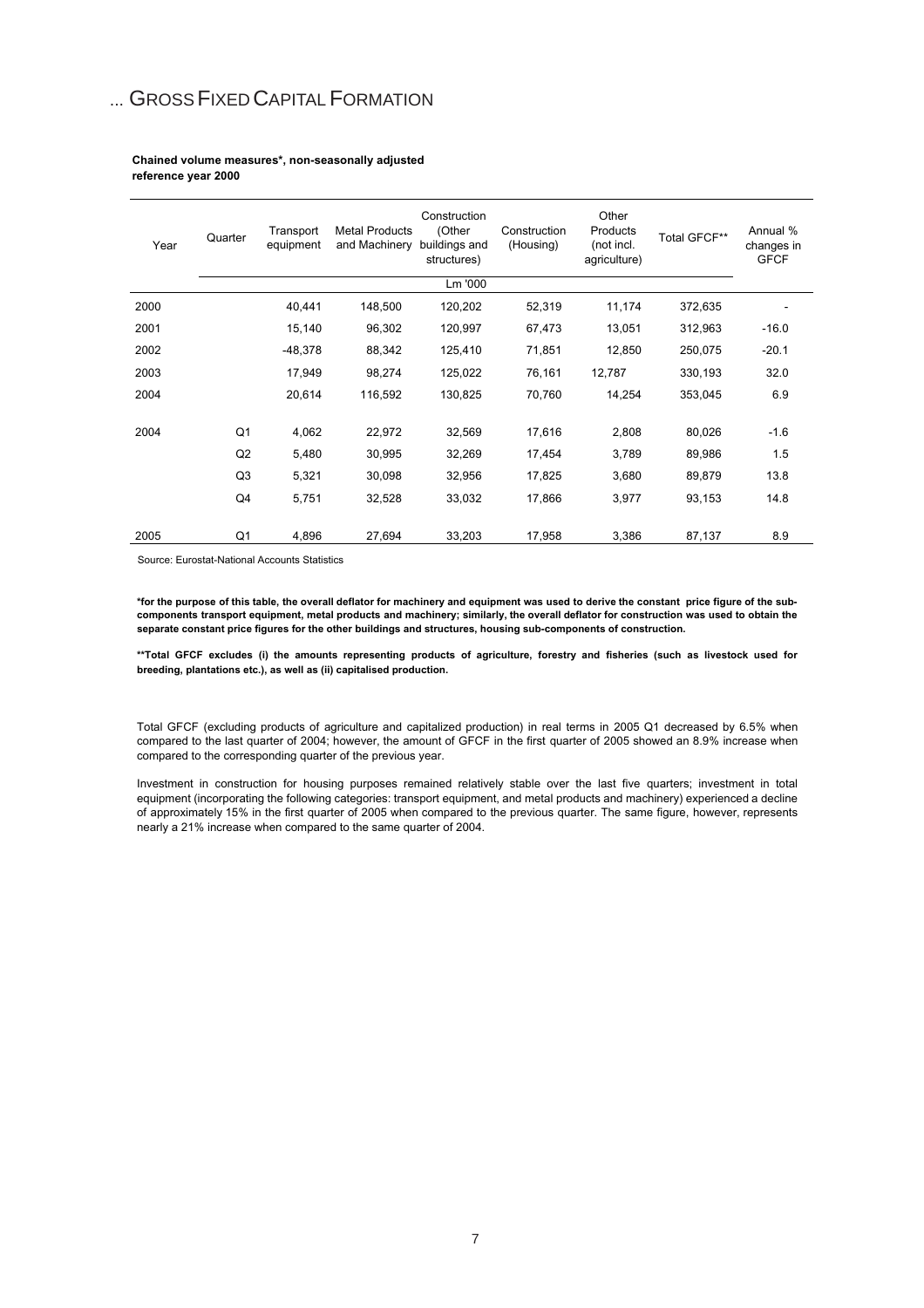## GOVERNMENT FINANCE

#### **General Government Sector Data 2000 - 2005Q1**



**Deficit (-) / Surplus (+)**  $\longrightarrow$  **Total Expenditure**  $\longrightarrow$  Total Revenue  $m m$ 

| General Government Sector Data: Annual and Quarter Changes |  |  |  |
|------------------------------------------------------------|--|--|--|
|------------------------------------------------------------|--|--|--|

| Year |                | <b>Total Revenue</b> | Change | <b>Total Expenditure</b> | Change  | Deficit (-) / Surplus<br>$^{(+)}$ | Change   | Debt $(*)$ |
|------|----------------|----------------------|--------|--------------------------|---------|-----------------------------------|----------|------------|
|      |                | $Lm000$ 's           | %      | Lm000's                  | %       | Lm000's                           | %        | Lm000's    |
| 2000 |                | 592.591              |        | 697.771                  |         | $-105.179$                        |          | 954.476    |
| 2001 |                | 638.790              | 7.8    | 749.614                  | 7.4     | $-110.824$                        | 5.4      | 1,072,925  |
| 2002 |                | 692.532              | 8.4    | 795.289                  | 6.1     | $-102.758$                        | $-7.3$   | 1.100.541  |
| 2003 |                | 715.103              | 3.3    | 904.868                  | 13.8    | -189.765                          | 84.7     | 1,304,115  |
| 2004 |                | 795.504              | 11.2   | 892.204                  | $-1.4$  | $-96.700$                         | $-49.0$  | 1,401,299  |
|      | Q <sub>1</sub> | 150.664              | $-0.8$ | 215.849                  | 0.0     | $-65.185$                         | 1.9      | 1,326,397  |
| 2004 | Q <sub>2</sub> | 181.456              | 9.9    | 226.096                  | 0.1     | $-44.640$                         | $-26.4$  | 1.377.857  |
|      | Q <sub>3</sub> | 199.147              | 16.4   | 215,577                  | 9.0     | $-16.429$                         | $-38.4$  | 1,393,156  |
|      | Q <sub>4</sub> | 264.236              | 16.4   | 234.663                  | $-11.6$ | 29.573                            | $-176.9$ | 1.401.299  |
| 2005 | Q <sub>1</sub> | 166,866              | 10.8   | 225.927                  | 4.7     | -59.061                           | $-9.4$   | 1.430.789  |

(\*) Position at end of period.

Data is based on ESA95 methodology and is provisional.

Source:

For the first time our Office is presenting a set of Government Finance aggregates (revenue, expenditure and debt positions and flows) which is based on ESA95 methodology. This essentially means that the data covers all the accounts of Budgetary Central Government, the Extra Budgetary Units (EBU's), as well as the Local Councils. Moreover, where necessary the figures include an accruals adjustment. Previous releases in this series were limited to the cash-based consolidated fund of central Government.

The deficit and debt data listed above are in line with the Maastricht criteria, and are therefore consistent with Malta's reporting of government's deficit and debt levels to the Commission.

Part of the data (covering the EBU's and the Local Councils) is derived from surveys: therefore when the respective audited accounts are available, data may be revised as necessary. The accruals adjustment may also give rise to future revisions. Future releases will highlight any updates to published data.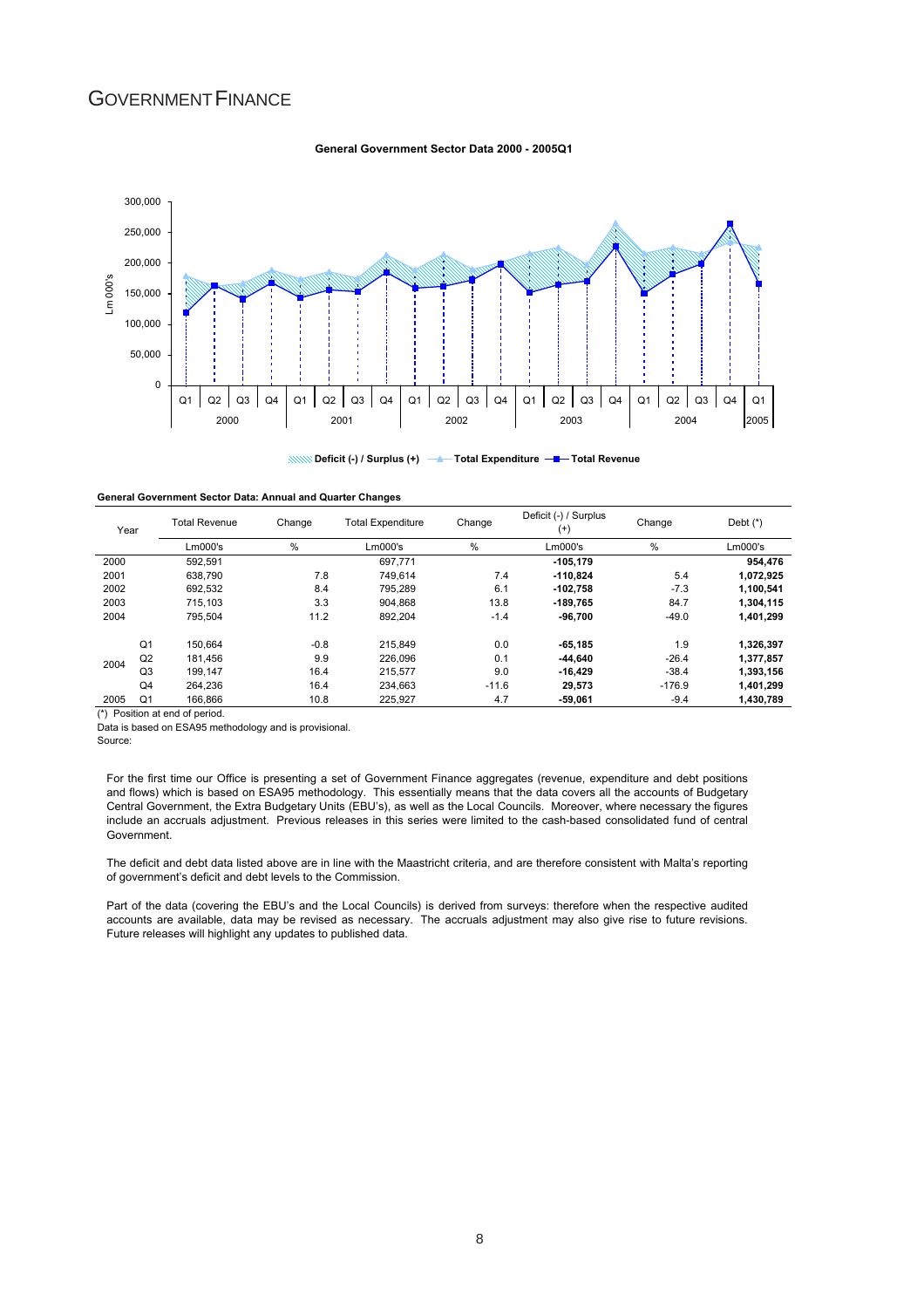## GOVERNMENT REVENUE CATEGORIES...



#### **Components of General Government Sector's revenue 2000-2005Q1**

| Year |                | <b>Market Output</b> | Taxes on<br>Production and<br>Imports | Property Income,<br>receivable | Current taxes on<br>income, wealth,<br>etc | Social<br>Contributions<br>receivable* | Current and<br>capital transfers<br>receivable | <b>Total Revenue</b> |
|------|----------------|----------------------|---------------------------------------|--------------------------------|--------------------------------------------|----------------------------------------|------------------------------------------------|----------------------|
|      |                |                      |                                       |                                | Lm000's                                    |                                        |                                                |                      |
| 2000 |                | 28,338               | 214.432                               | 43,541                         | 155,349                                    | 128,367                                | 22,564                                         | 592,591              |
| 2001 |                | 31.385               | 229.800                               | 46.764                         | 174.481                                    | 146.067                                | 10.295                                         | 638,790              |
| 2002 |                | 32.790               | 249.881                               | 43.830                         | 206.786                                    | 146.799                                | 12.445                                         | 692,532              |
| 2003 |                | 36,305               | 242.885                               | 49,389                         | 221.506                                    | 150.094                                | 14,923                                         | 715,103              |
| 2004 |                | 41.198               | 285.185                               | 49.780                         | 222.483                                    | 155.101                                | 41.757                                         | 795.504              |
|      | Q <sub>1</sub> | 8.313                | 67.427                                | 16.611                         | 25,921                                     | 29,839                                 | 2,554                                          | 150,664              |
| 2004 | Q2             | 8,604                | 57.826                                | 10.548                         | 56.483                                     | 39,108                                 | 8,887                                          | 181,456              |
|      | Q <sub>3</sub> | 9.572                | 71.073                                | 8,112                          | 59.657                                     | 39,097                                 | 11.637                                         | 199,147              |
|      | Q <sub>4</sub> | 14.710               | 88.859                                | 14.509                         | 80.422                                     | 47.056                                 | 18.680                                         | 264,236              |
| 2005 | Q <sub>1</sub> | 10,139               | 66.815                                | 14.279                         | 22.849                                     | 32.295                                 | 20.489                                         | 166,866              |

Data is based on ESA95 methodology and is consolidated.

Data is provisional.

\* Revenue Category 'Social contributions receivable' includes the Government's Treasury Pensions (as imputed social contributions).

Total revenue for the quarter amounted to Lm166.9 million, an increase of Lm16.2 million or 10.8 per cent to the Lm150.7 million received during the first quarter of 2004. The major increase was reported in the 'transfers receivable' category, which increased its contribution from Lm2.6 million to Lm20.5 million, mainly due to higher EU grants.

Taxes on income declined by Lm3.1 million, and taxes on production and imports (which include the VAT) declined by Lm0.6 million. Market output of government added Lm1.8 million. Property income, which is basically made up of rents and interest/dividends receivable also declined by Lm2.3 million due to lower receipts from the Central Bank of Malta. On the other hand the social contributions receivable increased by Lm2.5 million, of which Lm1.3 million were accounted for by the Social security contributions, and the balance by the increase in the imputed social contributions.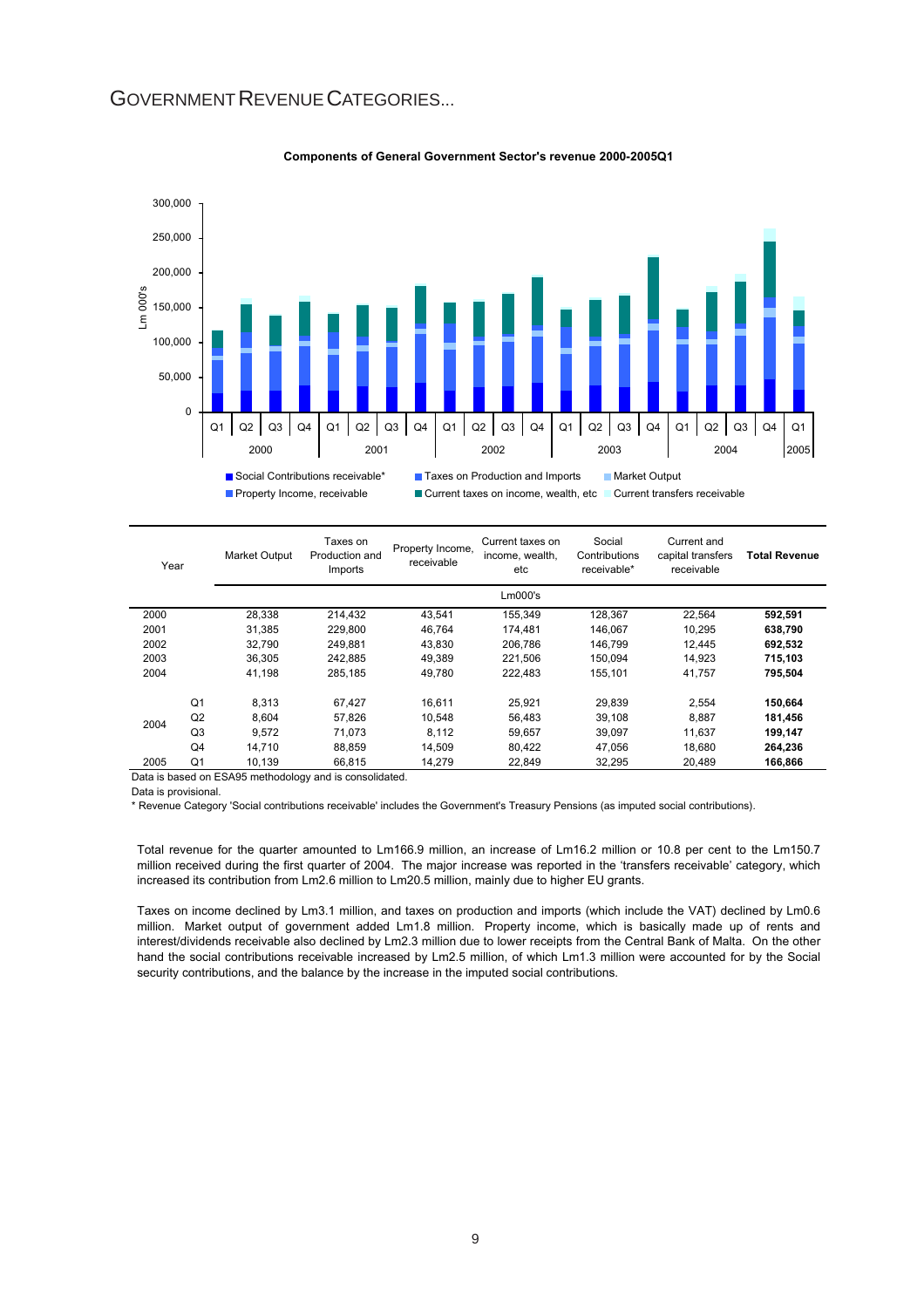

## GOVERNMENT EXPENDITURE CATERGORIES

|      |                | Compensation of Employees                    |                             |                                                | memetrie Consumption              |                                                    |         |                             |  |
|------|----------------|----------------------------------------------|-----------------------------|------------------------------------------------|-----------------------------------|----------------------------------------------------|---------|-----------------------------|--|
|      |                | <b>Property Income (incl interest)</b>       |                             |                                                | Gross Capital Formation           |                                                    |         |                             |  |
|      |                | Social Benefits and social transfers in kind |                             |                                                | Other*                            |                                                    |         |                             |  |
|      |                |                                              |                             |                                                |                                   |                                                    |         |                             |  |
|      | Year           | Compensation of<br><b>Employees</b>          | Intermediate<br>Consumption | Property Income,<br>payable (incl<br>interest) | <b>Gross Capital</b><br>Formation | Social Benefits<br>and social<br>transfers in kind | Other*  | Total<br><b>Expenditure</b> |  |
|      |                |                                              |                             |                                                | Lm000's                           |                                                    |         |                             |  |
| 2000 |                | 221,219                                      | 76,425                      | 64,015                                         | 75,890                            | 208,047                                            | 52,176  | 697,771                     |  |
| 2001 |                | 257,704                                      | 69,410                      | 63,525                                         | 66,944                            | 222,901                                            | 69,131  | 749,614                     |  |
| 2002 |                | 265,227                                      | 76,888                      | 69,314                                         | 81,797                            | 232,497                                            | 69,566  | 795,289                     |  |
| 2003 |                | 277,515                                      | 84,478                      | 69,246                                         | 97,808                            | 245,420                                            | 130,402 | 904,868                     |  |
| 2004 |                | 280,788                                      | 97,161                      | 75,969                                         | 77,132                            | 254,923                                            | 106,232 | 892,204                     |  |
|      | Q <sub>1</sub> | 70,695                                       | 23,808                      | 18,935                                         | 17,376                            | 64,315                                             | 20,719  | 215,849                     |  |
| 2004 | Q2             | 68,771                                       | 24.215                      | 18.992                                         | 19,575                            | 65.971                                             | 28,573  | 226,096                     |  |
|      | Q <sub>3</sub> | 69,699                                       | 20,804                      | 19,476                                         | 23,572                            | 59,629                                             | 22,396  | 215,577                     |  |
|      | Q4             | 71,623                                       | 28,334                      | 18,566                                         | 16,609                            | 65,007                                             | 34,544  | 234,682                     |  |
| 2005 | Q <sub>1</sub> | 70,351                                       | 19,437                      | 16,943                                         | 20,559                            | 67,656                                             | 30,981  | 225,927                     |  |

#### **Components of the General Government Sector's expenditure 2000-2005Q1**

Data is based on ESA95 methodology and is consolidated.

Data is provisional.

\* Expenditure Category 'Other' includes subsidies payable, recurrent and capital transfers.

Source: Treasury (Government Revenue and Expenditure Data); NSO Surveys, audited accounts (EBU's and Local Councils)

The total expenditure during the first quarter of 2005 amounted to Lm225.9 million, an increase of Lm10.1 million or 4.7 per cent over the first quarter of 2004.

While Compensation of Employees (essentially salaries and wages) retained the same level, payments for goods and services (intermediate consumption) declined by Lm4.4 million. Likewise property income payable also declined by Lm2.0 million, mostly due to less interest being paid during this quarter.

On the other hand comparative increases were reported under Capital Formation (+Lm3.2 million; Lm2.2 million of which were accounted for under the Ministry for Urban Development and Roads), Social Benefits (+Lm3.3 million, mainly bas a result of the timing of payments on certain benefits), and the Other category which increased by Lm10.3 million. This latter category includes the EU Own Resources (Lm8.1 million) in respect of which there was no payment during the comparative 2004 period.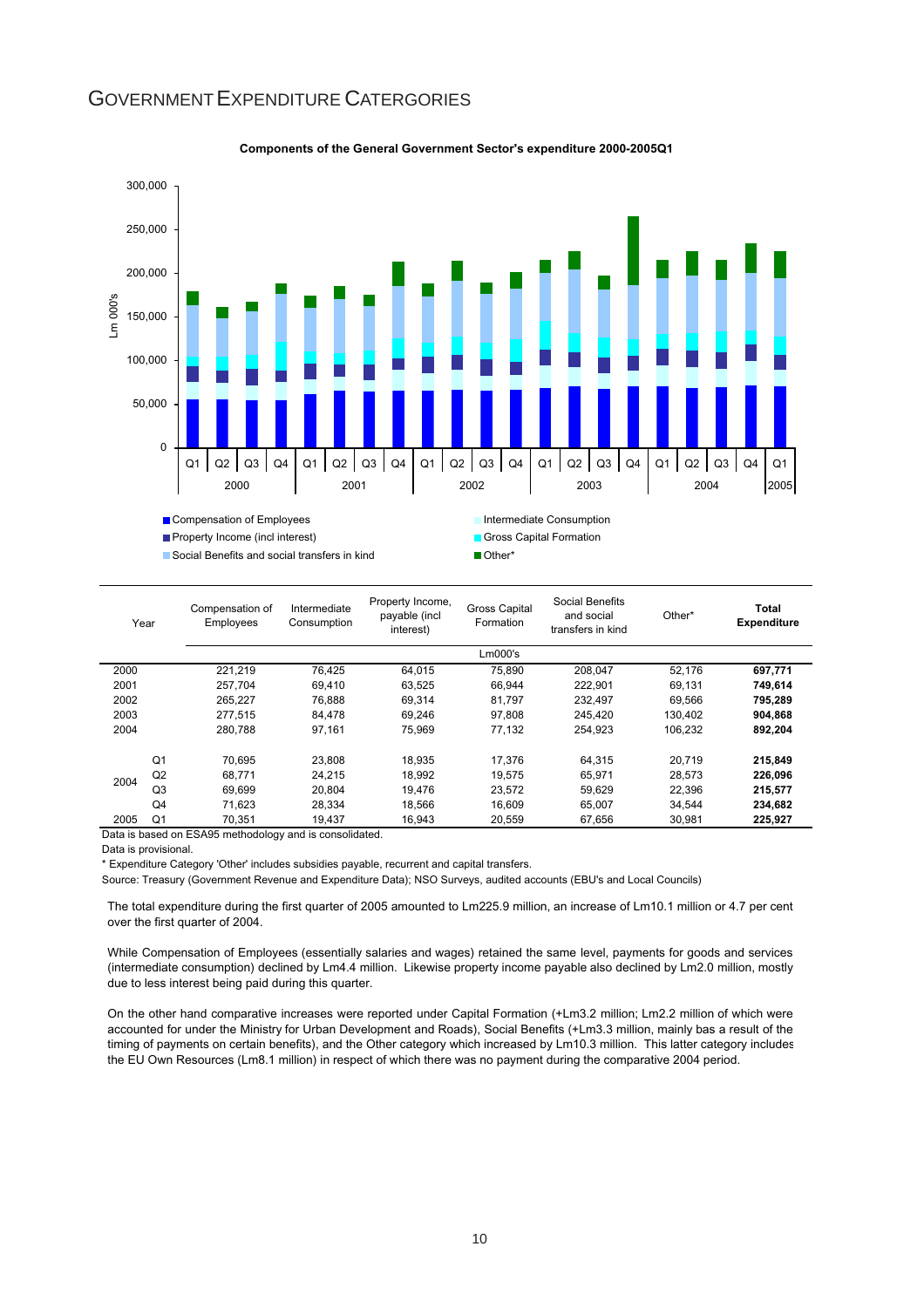## GOVERNMENT DEPT

|      |                |            |           | Debt Position of Central Government (Including EBU's) |           |                                |  |
|------|----------------|------------|-----------|-------------------------------------------------------|-----------|--------------------------------|--|
|      |                | Domestic   |           |                                                       | Foreign   |                                |  |
|      |                | short term | long term | short term                                            | long term | Government debt<br>outstanding |  |
| 2002 | Q <sub>4</sub> | 214,286    | 816,148   | 0                                                     | 69.563    | 1,099,997                      |  |
| 2003 | Q1             | 264,482    | 845,566   | 0                                                     | 100,344   | 1,210,392                      |  |
|      | Q2             | 288,006    | 854,448   | 0                                                     | 90.440    | 1,232,894                      |  |
|      | Q <sub>3</sub> | 267,211    | 898,651   | 0                                                     | 88,456    | 1,254,318                      |  |
|      | Q4             | 251,381    | 966,017   | 0                                                     | 86,022    | 1,303,420                      |  |
| 2004 | Q1             | 269,957    | 971,024   | 0                                                     | 84,712    | 1,325,693                      |  |
|      | Q2             | 276,287    | 1,017,938 | 0                                                     | 82,918    | 1,377,143                      |  |
|      | Q <sub>3</sub> | 269,011    | 1,042,775 | 0                                                     | 80,648    | 1,392,434                      |  |
|      | Q4             | 259,484    | 1,061,983 | 0                                                     | 79,101    | 1,400,568                      |  |
| 2005 | Q <sub>1</sub> | 246,979    | 1,105,595 | 0                                                     | 77,475    | 1,430,049                      |  |
|      |                |            |           | Debt Position of Local Councils                       |           |                                |  |

#### **General Government Debt and Debt Guarantees**

|      |                | Domestic   |           | Foreign     | <b>Total Local Councils</b> |                  |
|------|----------------|------------|-----------|-------------|-----------------------------|------------------|
|      |                | short term | long term | short term  | long term                   | debt outstanding |
| 2002 | Q <sub>4</sub> | 252        | 293       | $\Omega$    | $\Omega$                    | 545              |
| 2003 | Q1             | 229        | 354       | $\mathbf 0$ | 0                           | 583              |
|      | Q2             | 206        | 416       | 0           | 0                           | 622              |
|      | Q3             | 182        | 477       | $\Omega$    | $\Omega$                    | 659              |
|      | Q4             | 158        | 538       | $\Omega$    | 0                           | 696              |
| 2004 | Q <sub>1</sub> | 160        | 545       | $\Omega$    | $\Omega$                    | 705              |
|      | Q2             | 162        | 552       | $\Omega$    | 0                           | 714              |
|      | Q3             | 164        | 559       | $\Omega$    | $\Omega$                    | 723              |
|      | Q4             | 166        | 566       | $\Omega$    | $\Omega$                    | 732              |
| 2005 | Q1             | 168        | 572       | 0           | 0                           | 740              |

| Lm000 |
|-------|
|-------|

|      |    |            |           |             | Debt Position of General Government |                                         |                                                                        |
|------|----|------------|-----------|-------------|-------------------------------------|-----------------------------------------|------------------------------------------------------------------------|
|      |    | Domestic   |           |             | Foreign                             | <b>Total General</b><br>Government debt | <b>Outstanding Balances</b><br>on Government<br><b>Guaranteed Debt</b> |
|      |    | short term | long term | short term  | long term                           | outstanding                             |                                                                        |
| 2002 | Q4 | 214,538    | 816,441   | $\Omega$    | 69,563                              | 1,100,542                               | 356,155                                                                |
| 2003 | Q1 | 264,711    | 845.920   | 0           | 100.344                             | 1,210,975                               | 344,159                                                                |
|      | Q2 | 288.212    | 854.864   | 0           | 90.440                              | 1,233,516                               | 325.480                                                                |
|      | Q3 | 267.393    | 899.128   | 0           | 88,456                              | 1,254,977                               | 324.085                                                                |
|      | Q4 | 251,539    | 966.555   | 0           | 86,022                              | 1,304,116                               | 273,312                                                                |
| 2004 | Q1 | 270.117    | 971.569   | 0           | 84,712                              | 1,326,398                               | 265,722                                                                |
|      | Q2 | 276,449    | 1,018,490 | 0           | 82,918                              | 1,377,857                               | 304,261                                                                |
|      | Q3 | 269,175    | 1,043,334 | 0           | 80,648                              | 1,393,157                               | 305,034                                                                |
|      | Q4 | 259,650    | 1,062,549 | $\mathbf 0$ | 79,101                              | 1,401,300                               | 303,534                                                                |
| 2005 | Q1 | 247.147    | 1.106.167 | 0           | 77,475                              | 1.430.789                               | 299.907                                                                |

Notes:

1. Debt Position is taken at Nominal Value, in line with Maastricht debt provisions; at the end of the period indicated.

2. All debt positions are consolidated between the different sub-sectors of general government.

3. As from Q4 2003, the debt assumption of the ex shipyards' loans has been included with the debt balances of Central Government.

4. Data is subject to revision.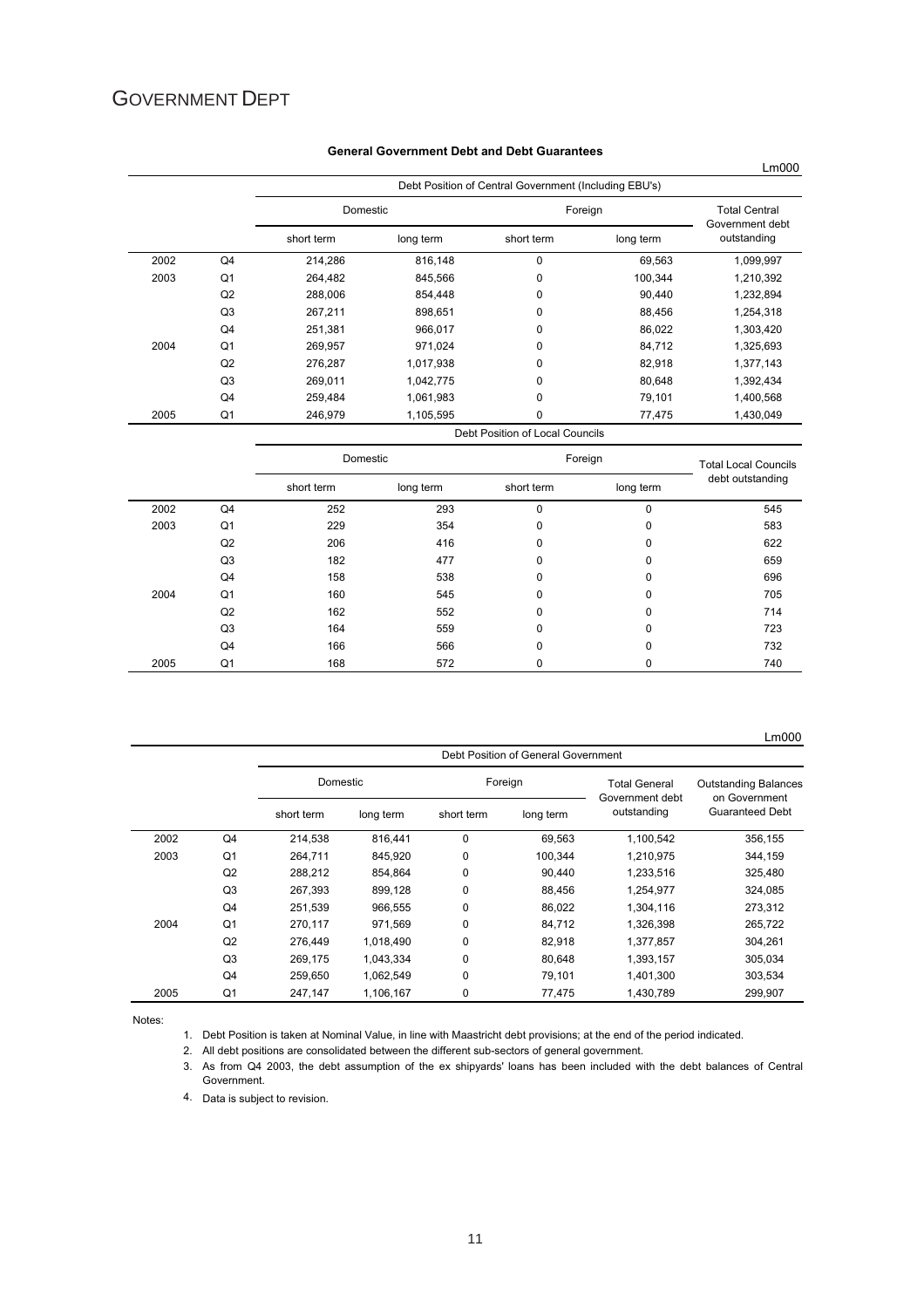## GOVERNMENT DEFICIT AND DEBT



**General Government Deficit & Debt as a % of GDP 2000 - 2004**

**Transition between Consolidated fund deficit and General Government Deficit**

|                                                                                              | 2000       | 2001       | 2002         | 2003       | 2004                       |
|----------------------------------------------------------------------------------------------|------------|------------|--------------|------------|----------------------------|
|                                                                                              |            |            | Lm000's      |            |                            |
| Structural Deficit of Consolidated Fund Transactions                                         | $-94,727$  | $-85,292$  | $-87.675$    | $-105,445$ | $-94,034$                  |
| Adjustments to the Consolidated Fund:                                                        |            |            |              |            |                            |
| Loans granted $(+)$                                                                          | 11,807     | 10,984     | 9,539        | 4,095      | 0                          |
| Loans repayments (-)                                                                         | $-1.658$   | $-2.873$   | $\Omega$     | $-153$     | $-100$                     |
| Equities, acquisitions (+)                                                                   | 250        | 286        | 35           | 12         | $\mathbf{3}$<br>12         |
| Equities, sales (-)                                                                          | $\Omega$   | $\Omega$   | $\Omega$     | $\Omega$   | 0                          |
| Other financial transactions                                                                 | $-1,689$   | $-769$     | $-397$       | O          | $-1,458$                   |
| Difference interest paid (+) and interest accrued (-)                                        | $-3,941$   | 1,447      | 361          | $-2.279$   | 5 <sub>5</sub><br>$-1,545$ |
| Other accounts receivable (+) and payable (-)                                                | 1,526      | 1,727      | 3,760        | $-13,100$  | 6<br>5,085                 |
| Net Borrowing (-) / Net Lending (+) of public entities forming part of Central<br>Government | $-17,139$  | $-14,517$  | $-17,798$    | $-22,699$  | 7<br>$-5,947$              |
| Other adjustments (+/-)                                                                      |            |            |              |            |                            |
| Treasury Clearance Fund flows in deposits accounts                                           | $-2.045$   | $-4.766$   | $-127$       | 748        | $-809$                     |
| Treasury Clearance Fund flows in advance accounts                                            | $-11,424$  | $-11,255$  | 364          | 651        | 726                        |
| Treasury Clearance Fund flows in unallocated stores                                          | 9,549      | 0          | 2            | 106        | 17                         |
| Sinking Fund interests' received                                                             | $-21$      | O          | 0            | 1,756      | 1,905                      |
| Loan Cancellation in Kalaxlokk Co. Ltd.                                                      | $\Omega$   | $-6,686$   | <sup>n</sup> | $\Omega$   | $\Omega$                   |
| Malta International Airport special dividend                                                 | 0          | $\Omega$   | $-11,287$    | O          | $\Omega$                   |
| Malta Shipyards adjustment                                                                   | $\Omega$   | O          | 0            | $-52,933$  | $\Omega$                   |
| Net Borrowing (-) / Net Lending (+) of Central Government (S.1311)                           | $-109,512$ | $-111,714$ | $-103.223$   | $-189.240$ | $-96.148$                  |
| Net Borrowing (-) / Net Lending (+) of Local Government (S.1313)                             | 993        | 890        | 465          | $-525$     | $-553$                     |
| Net Borrowing (-) / Net Lending (+) of General Government (S.13)                             | $-108,519$ | $-110,824$ | $-102,758$   | $-189,765$ | $-96,700$                  |
| as a % of GDP                                                                                | 6.5        | 6.4        | 5.9          | 10.5       | 5.2                        |
| General Government (S.13) Debt                                                               | 954.476    | 1.072.925  | 1,100,541    | 1,304,115  | 1,401,299                  |
| as a % of GDP                                                                                | 57.3       | 62.4       | 62.7         | 71.8       | 75.0                       |

1. Consolidated Fund loans to Malta Drydocks, Malta Shipbuilding and Gozo Ferries Co. Ltd. (all 100% Government owned).

2. Repayments of loans made by Malta Government Investments Ltd / Malta Development Corporation, Malpro Ltd and Water Services Corporation

3. Acquisition of shares in Multilateral Investment Guarantee Agency (subscription shares), European Bank for Reconstruction and Development

(subsriptions shares), and Malta Government Privatisation plc. (increase in shareholding).

4. Non-trading profits among Central Bank of Malta transfers to Government

5. Difference between the interest paid and accrued of the Treasury Bills, Malta Government Stocks and Foreign Loans

6. Accruals adjustment for the main revenue earning and spending departments.

7. The net borrowing (-) / net lending (+) of the extra budgetary units forming part of the cental government sector (based on a delimitation exercise).

\* Data for 2001 to 2004 is half finalised.

\*\* GDP (at current market prices) as at 1st March 2005.

This table explains the transition from the structural deficit of the consolidated fund, to the deficit position for the General Government sector. At the end of 2004, the nominal General Government gross consolidated debt amounted to Lm1,401.3 million, or 75.0 per cent of the GDP, while the deficit for the year was of Lm96.7 million, or 5.2 per cent of GDP.

This data is extracted from Malta's notification on deficit and debt, as sent to the Commission on 1st March 2005.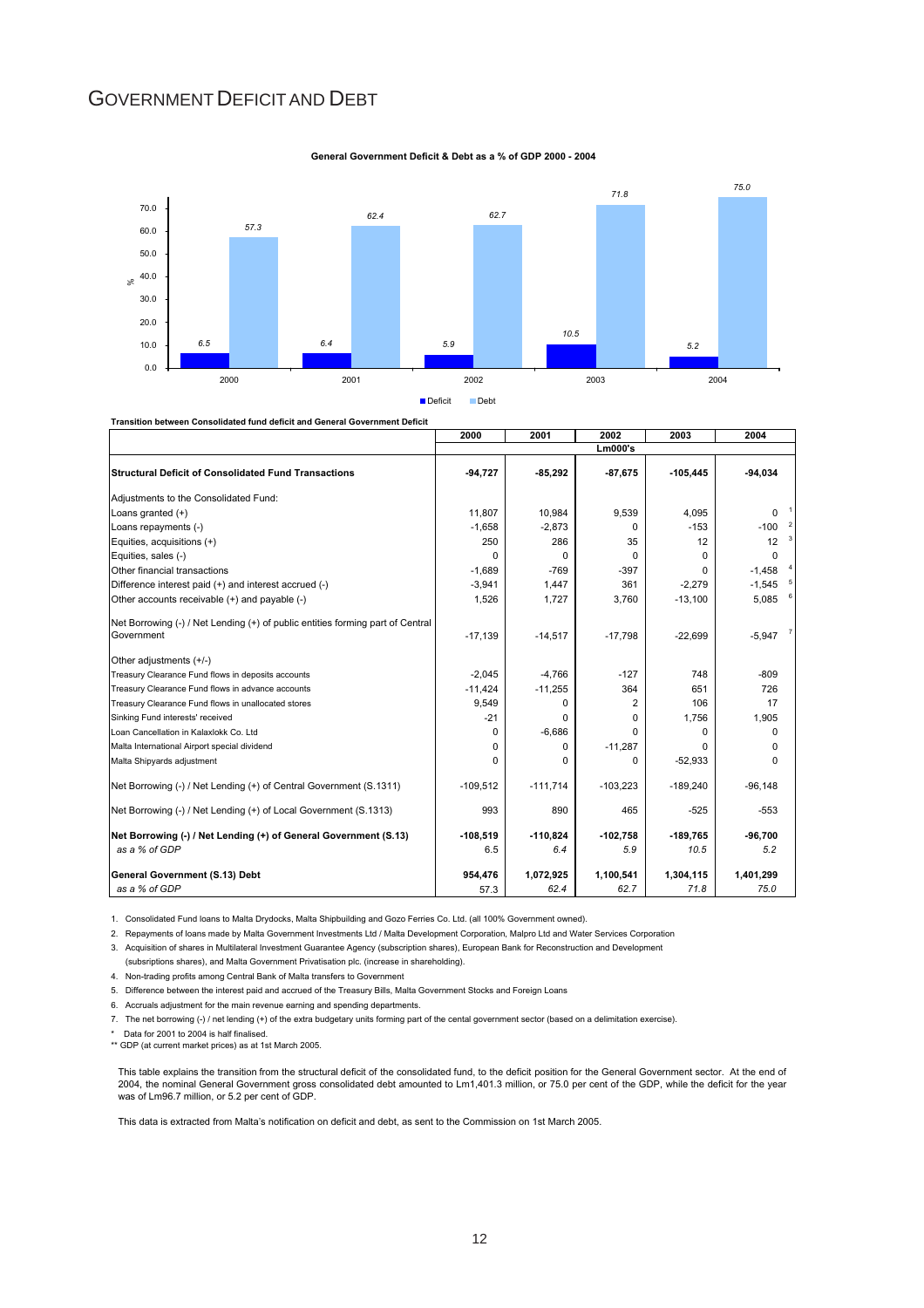## BALANCE OF PAYMENTS



#### **Current Account Balance** Lm thousand

|                   | Trade in goods and services (net) |            | Income   |            | Transfers (net) |            | Current<br>Account | Gross<br>Domestic | Balance as<br>a % of the |           |          |
|-------------------|-----------------------------------|------------|----------|------------|-----------------|------------|--------------------|-------------------|--------------------------|-----------|----------|
|                   |                                   | Goods      | Services | Total      | (net)           | Government | Other              | Total             | <b>Balance</b>           | Product*  | GDP      |
| 1996              |                                   | $-302.134$ | 140.610  | $-161,524$ | 4.283           | $-395$     | 11,469             | 11.074            | $-146.167$               | 1,284,212 | $-11.4%$ |
| 1997              |                                   | $-277.898$ | 176.579  | $-101,319$ | 3,380           | 1.719      | 19,669             | 21.388            | $-76,551$                | 1,377,147 | $-5.6%$  |
| 1998              |                                   | $-260,638$ | 179,286  | $-81,352$  | $-25,421$       | 980        | 21,319             | 22,299            | $-84,474$                | 1,456,367 | $-5.8%$  |
| 1999              |                                   | $-265,234$ | 186,059  | $-79,175$  | 12,910          | $-3,530$   | 20,529             | 16,999            | $-49,266$                | 1,556,616 | $-3.2%$  |
| 2000              |                                   | $-330,994$ | 163,717  | $-167,277$ | $-53,094$       | 347        | 10,814             | 11,161            | $-209,210$               | 1,665,800 | $-12.6%$ |
| 2001              |                                   | $-254.665$ | 166.164  | $-88.501$  | 11,107          | 3,595      | 170                | 3.765             | $-73.629$                | 1.688.960 | $-4.4%$  |
| 2002              |                                   | $-154,247$ | 173,236  | 18,989     | 2,554           | 3,152      | $-19,288$          | $-16, 136$        | 5,407                    | 1,740,054 | 0.3%     |
| 2003 <sup>p</sup> |                                   | $-263,205$ | 164,886  | $-98,319$  | 15,418          | 8,927      | $-29,308$          | $-20,381$         | $-103,282$               | 1,793,277 | $-5.8%$  |
| 2004 <sup>p</sup> |                                   | $-299,083$ | 154,655  | $-144,428$ | $-17,099$       | 319        | $-25,775$          | $-25,456$         | $-186,983$               | 1,847,190 | $-10.1%$ |
| 2003 <sup>p</sup> | Q1                                | $-64,275$  | 11,365   | $-52,910$  | 14,469          | $-492$     | $-5,843$           | $-6,335$          | $-44,776$                | 413,885   | $-10.8%$ |
|                   | Q <sub>2</sub>                    | $-77,032$  | 51,198   | $-25,834$  | 591             | 5,013      | $-4,682$           | 331               | $-24,912$                | 449,977   | $-5.5%$  |
|                   | Q3                                | $-65,833$  | 64,379   | $-1,454$   | 15,676          | 2,806      | $-8,376$           | $-5,570$          | 8,652                    | 470,667   | 1.8%     |
|                   | Q4                                | $-56.065$  | 37,945   | $-18.120$  | $-15.318$       | 1.600      | $-10,407$          | $-8.807$          | $-42,245$                | 458.747   | $-9.2%$  |
| 2004 <sup>p</sup> | Q1                                | $-34,743$  | 18,820   | $-15,923$  | $-2,549$        | 2,222      | $-9,161$           | $-6,939$          | $-25,411$                | 437,336   | $-5.8%$  |
|                   | Q2                                | $-86,473$  | 51,109   | $-35,364$  | 20,481          | 795        | $-6,484$           | $-5,689$          | $-20,572$                | 451,527   | $-4.6%$  |
|                   | Q3                                | $-67,817$  | 62,435   | $-5,382$   | $-34,575$       | 237        | $-4,108$           | $-3,871$          | $-43,828$                | 482,733   | $-9.1%$  |
|                   | Q4                                | $-110,050$ | 22,291   | $-87,759$  | $-454$          | $-2,935$   | $-6,022$           | $-8.957$          | $-97,170$                | 475,595   | $-20.4%$ |
| $2005^{\circ}$    | Q <sub>1</sub>                    | $-86,134$  | 25,007   | $-61,127$  | 6,940           | -4,986     | $-1,585$           | $-6,571$          | $-60,758$                | 441,685   | $-13.8%$ |

<sup>p</sup> provisional

\* GDP for 1996 to 1999 has been scaled backwards; thus retaining the growth rates from the old system of national accounts.

Provisional indicators on the international economic and financial transactions of Malta during the first quarter of 2005 show a current account deficit of Lm60.8 million; an increase of Lm35.3 million over the net deficit of Lm25.4 million registered during the relative period in 2004.

Contributing towards this deterioration was primarily an expansion in the visible trade gap of Lm51.4 million, from a net deficit of Lm34.7 million during the March 2004 quarter to a net deficit of Lm86.1 million during the same period in 2005.

As a result, the ratio of the current account balance to the Gross Domestic Product at current market prices for the first quarter of 2005 stood at a negative figure of 13.8 percent as against a negative figure of 5.8 percent during the same period in 2004.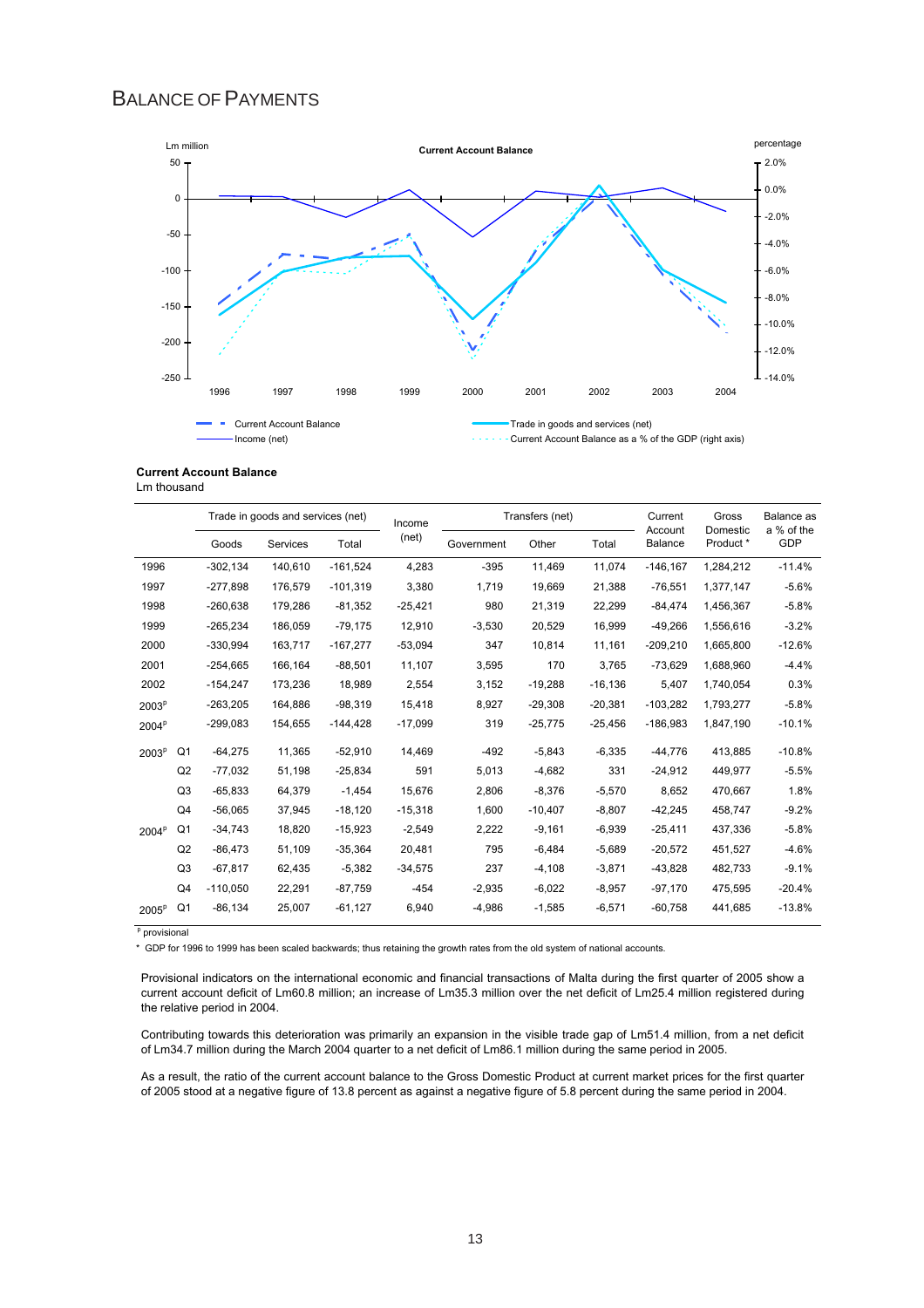## MERCHANDISETRADE



#### **Imports and total exports**

#### **Balance of Trade**

|      |                | <b>Imports</b> |                 |                | <b>Exports</b>  | <b>Trade Gap</b>                   |                 |  |
|------|----------------|----------------|-----------------|----------------|-----------------|------------------------------------|-----------------|--|
|      |                | <b>Imports</b> | % Change        | <b>Exports</b> | % Change        | <b>Excess of</b><br><b>Imports</b> | % Change        |  |
|      |                |                | Over prev. year |                | Over prev. year | over Exports                       | Over prev. year |  |
| 1997 |                | 984,238        | $-2.3$          | 628,925        | 0.8             | 355,313                            | $-7.4$          |  |
| 1998 |                | 1,034,922      | 5.1             | 711.985        | 13.2            | 322,937                            | $-9.1$          |  |
| 1999 |                | 1,135,796      | 9.7             | 790,966        | 11.1            | 344,830                            | 6.8             |  |
| 2000 |                | 1,492,377      | 31.4            | 1,072,446      | 35.6            | 419,931                            | 21.8            |  |
| 2001 |                | 1,225,159      | $-17.9$         | 880.648        | $-17.9$         | 344.511                            | $-18.0$         |  |
| 2002 |                | 1,227,458      | 0.2             | 968,391        | 10.0            | 259,067                            | $-24.8$         |  |
| 2003 |                | 1,281,279      | 4.4             | 928,312        | $-3.4$          | 352,967                            | 36.2            |  |
| 2004 |                | 1,313,494      | 2.5             | 904,629        | $-2.6$          | 408,865                            | 15.8            |  |
| 2004 | Q <sub>1</sub> | 312,880        | 1.7             | 235,753        | 6.7             | 77,127                             | $-10.9$         |  |
|      | Q2             | 331,396        | $-0.6$          | 223,704        | $-4.2$          | 107,692                            | 7.9             |  |
|      | Q <sub>3</sub> | 310,504        | $-2.8$          | 221,913        | $-3.5$          | 88,591                             | $-1.0$          |  |
|      | Q4             | 358,714        | 11.8            | 223,259        | $-8.4$          | 135.455                            | 75.6            |  |
| 2005 | Q1             | 290,051        | $-7.3$          | 184,657        | $-21.7$         | 105,394                            | 36.6            |  |

At the end of 2004, imports amounted to Lm1,313.5, thus showing a steady increase of 2.5 per cent or Lm32.2 million over 2003. Exports, on the other hand, did the opposite and narrowed down by Lm23.7 million or 2.6 per cent.

The visible trade gap widened by Lm55.9 or 15.8 per cent from Lm353.0 million in 2003 to Lm408.9 in 2004.

During the January-March quarter 2005, imports slowed down by 7.3 per cent or Lm22.8 million over the corresponding quarter in 2004. Exports followed suit and went down by Lm51.1 million or 21.7 per cent.

The visible trade gap stood at Lm105.4 million, which is 36.6 per cent higher than the corresponding quarter trade gap.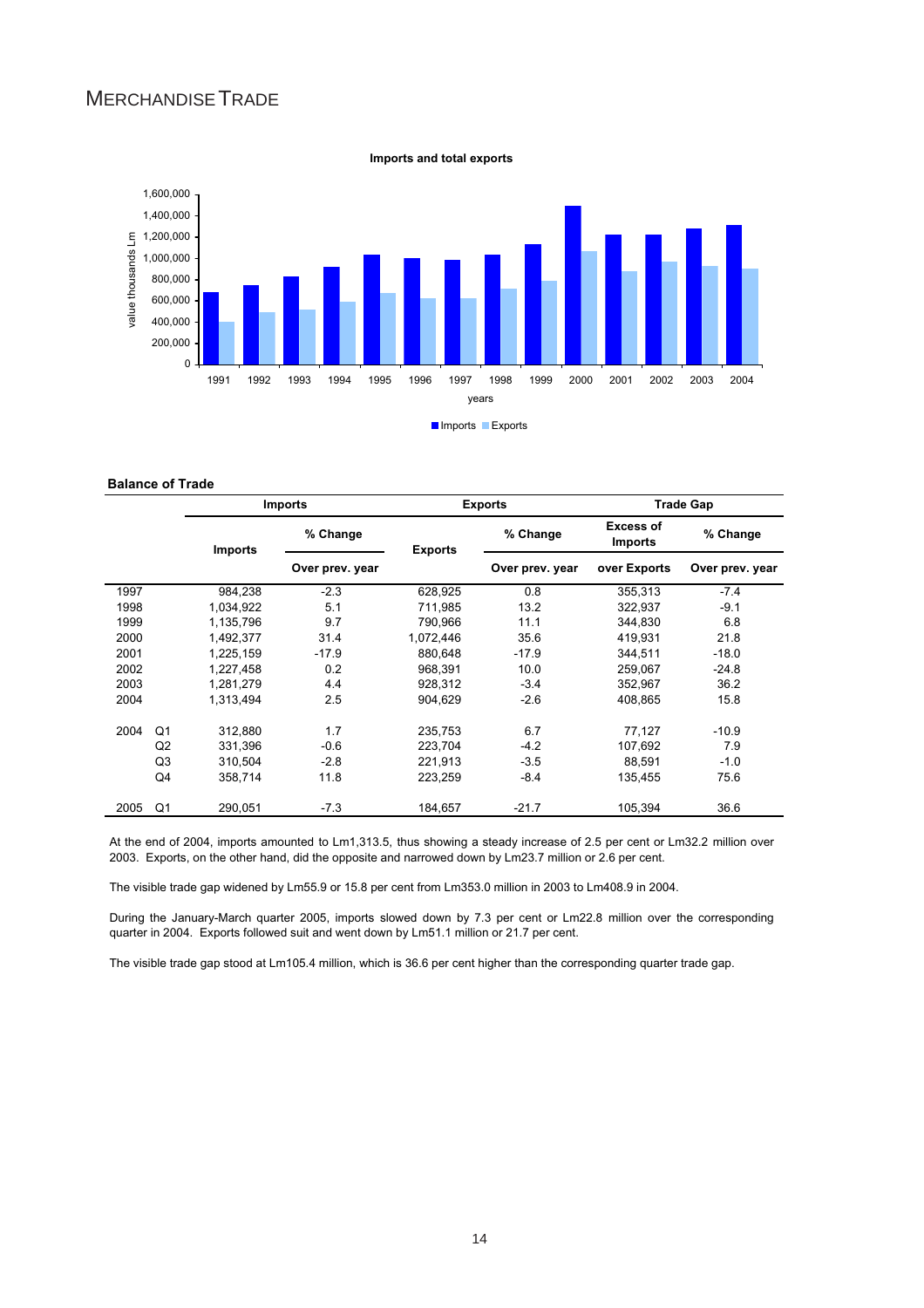## OPENNESS OF THE MALTESE ECONOMY



Openness of the Maltese economy (right axis)

| <b>Openness of the Maltese Economy</b> |  |  |
|----------------------------------------|--|--|
|                                        |  |  |

Lm thousand

| Year              |                | Exports of<br>goods and<br>services | 12 month<br>change $(\%)$ | Imports of<br>goods and<br>services | 12 month<br>change (%) | Gross Domestic<br>Product (GDP)* | Openness of<br>the Maltese<br>economy |
|-------------------|----------------|-------------------------------------|---------------------------|-------------------------------------|------------------------|----------------------------------|---------------------------------------|
| 1996              |                | 1,024,837                           | $-3.0$                    | 1,186,361                           | $-1.8$                 | 1,284,212                        | 1.7                                   |
| 1997              |                | 1,072,158                           | 4.6                       | 1,173,477                           | $-1.1$                 | 1,377,147                        | 1.6                                   |
| 1998              |                | 1,166,776                           | 8.8                       | 1,248,128                           | 6.4                    | 1,456,367                        | 1.7                                   |
| 1999              |                | 1,292,717                           | 10.8                      | 1,371,892                           | 9.9                    | 1,556,616                        | 1.7                                   |
| 2000              |                | 1,572,823                           | 21.7                      | 1,740,099                           | 26.8                   | 1,665,800                        | 2.0                                   |
| 2001              |                | 1,419,830                           | $-9.7$                    | 1,487,633                           | $-14.5$                | 1,688,960                        | 1.7                                   |
| 2002              |                | 1,492,598                           | 5.1                       | 1,473,608                           | $-0.9$                 | 1,740,054                        | 1.7                                   |
| 2003 <sup>p</sup> |                | 1,419,565                           | $-4.9$                    | 1,517,883                           | 3.0                    | 1,793,277                        | 1.6                                   |
| 2004 <sup>p</sup> |                | 1.408.798                           | $-0.8$                    | 1,553,227                           | 2.3                    | 1.847.190                        | 1.6                                   |
| 2003 <sup>p</sup> | Q <sub>1</sub> | 310,951                             | $-1.7$                    | 363,861                             | 9.8                    | 413,885                          | 1.6                                   |
|                   | Q2             | 362,128                             | $-6.9$                    | 387,962                             | 0.0                    | 449.977                          | 1.7                                   |
|                   | Q3             | 384,932                             | $-6.6$                    | 386,386                             | 4.4                    | 470,667                          | 1.6                                   |
|                   | Q4             | 361,554                             | $-3.7$                    | 379,674                             | $-1.2$                 | 458,747                          | 1.6                                   |
| 2004 <sup>p</sup> | Q <sub>1</sub> | 327,351                             | 5.3                       | 343,274                             | $-5.7$                 | 437,336                          | 1.5                                   |
|                   | Q2             | 358.636                             | $-1.0$                    | 394.000                             | 1.6                    | 451.527                          | 1.7                                   |
|                   | Q3             | 378,268                             | $-1.7$                    | 383,650                             | $-0.7$                 | 482,733                          | 1.6                                   |
|                   | Q4             | 344,543                             | $-4.7$                    | 432,303                             | 13.9                   | 475,595                          | 1.6                                   |
| $2005^{\circ}$    | Q1             | 285,278                             | $-12.9$                   | 346,405                             | 0.9                    | 441,685                          | 1.4                                   |

<sup>p</sup> provisional

\* GDP for 1996 to 1999 has been scaled backwards; thus retaining the growth rates from the old system of national accounts.

By the end of the first quarter of 2005, the total amount of exports of goods and services amounted to Lm285.3 million; a decline of Lm42.1 million or 12.9 percent over the total figure recorded during the same period in 2004 of Lm327.4 million.

On the other hand, the total amount of imports of goods and services registered during the March 2005 quarter reached the figure of Lm346.4 million; an increase of Lm3.1 million or 0.9 percent over the total imports bill recorded during the corresponding period in 2004 of Lm343.3 million.

Subsequently, the degree of openness of the Maltese economy to world trade decreased from a figure of 1.5 points during the March 2004 quarter to one of 1.4 points during the relative quarter in 2005.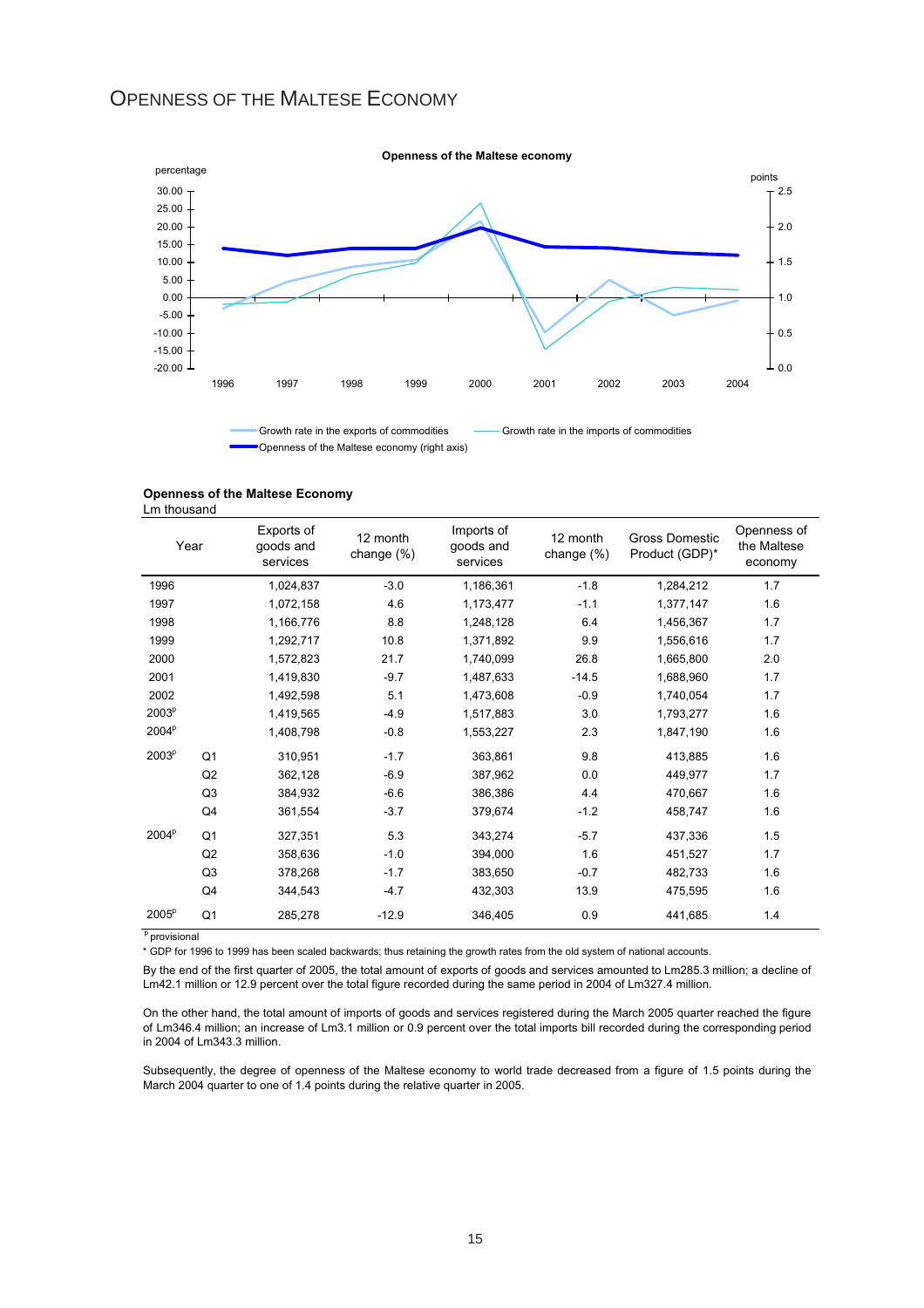

**Producer price index (2000 = 100)**

|      | Year     | All Items | <b>Potatoes</b> | Fresh<br><b>Vegetables</b> | <b>Fresh Fruit</b> | <b>Animals</b> | Animal<br><b>Products</b> | All Items | Goods and<br>services<br>consumed<br>in<br>agriculture | <b>Machinery</b><br>and<br>Investment |
|------|----------|-----------|-----------------|----------------------------|--------------------|----------------|---------------------------|-----------|--------------------------------------------------------|---------------------------------------|
| 2000 |          | 100.00    | 100.00          | 100.00                     | 100.00             | 100.00         | 100.00                    | 100.00    | 100.00                                                 | 100.00                                |
| 2001 |          | 109.38    | 141.34          | 112.44                     | 119.87             | 101.52         | 100.79                    | 100.67    | 100.69                                                 | 99.16                                 |
| 2002 |          | 110.29    | 138.67          | 120.99                     | 112.07             | 99.55          | 102.13                    | 101.73    | 101.76                                                 | 99.50                                 |
| 2003 |          | 106.10    | 117.01          | 127.42                     | 127.53             | 89.80          | 100.35                    | 101.75    | 101.77                                                 | 100.32                                |
| 2004 |          | 98.84     | 98.07           | 108.97                     | 97.51              | 91.28          | 100.46                    | 107.86    | 107.96                                                 | 101.44                                |
| 2004 |          |           |                 |                            |                    |                |                           |           |                                                        |                                       |
|      | January  | 116.81    | 119.91          | 165.41                     | 124.42             | 90.59          | 101.62                    | 101.44    | 101.54                                                 | 94.33                                 |
|      | February | 111.01    | 124.84          | 137.20                     | 158.43             | 90.60          | 100.43                    | 101.59    | 101.70                                                 | 94.33                                 |
|      | March    | 114.71    | 173.30          | 135.72                     | 131.93             | 90.99          | 103.34                    | 101.61    | 101.72                                                 | 94.33                                 |
| 2005 |          |           |                 |                            |                    |                |                           |           |                                                        |                                       |
|      | January  | 103.78    | 82.44           | 139.97                     | 60.42              | 91.74          | 98.57                     | 106.73    | 106.96                                                 | 90.68                                 |
|      | February | 111.87    | 90.46           | 158.61                     | 118.15             | 91.81          | 98.56                     | 107.00    | 107.25                                                 | 90.68                                 |
|      | March    | 101.92    | 93.61           | 119.44                     | 131.67             | 91.97          | 96.07                     | 107.03    | 107.28                                                 | 90.68                                 |

**Agricultural Input Price Index (2000 = 100)**

|          |           | Annual Percentage change in Producer prices | Annual Percentage change in Input<br><b>Prices</b> |                    |                |                           |           |                                                        |                                       |
|----------|-----------|---------------------------------------------|----------------------------------------------------|--------------------|----------------|---------------------------|-----------|--------------------------------------------------------|---------------------------------------|
| Year     | All Items | <b>Potatoes</b>                             | Fresh<br>Vegetables                                | <b>Fresh Fruit</b> | <b>Animals</b> | Animal<br><b>Products</b> | All Items | Goods and<br>services<br>consumed<br>in<br>agriculture | <b>Machinery</b><br>and<br>Investment |
| 2000     |           |                                             |                                                    |                    | ٠              |                           |           | $\blacksquare$                                         |                                       |
| 2001     | 9.38      | 41.34                                       | 12.44                                              | 19.87              | 1.52           | 0.79                      | 0.67      | 0.69                                                   | $-0.84$                               |
| 2002     | 0.83      | $-1.89$                                     | 7.60                                               | $-6.51$            | $-1.94$        | 1.33                      | 1.05      | 1.06                                                   | 0.34                                  |
| 2003     | $-3.80$   | $-15.62$                                    | 5.32                                               | 13.80              | $-9.79$        | $-1.75$                   | 0.03      | 0.01                                                   | 0.82                                  |
| 2004     | $-6.84$   | $-16.19$                                    | $-14.48$                                           | $-23.54$           | 1.64           | 0.11                      | 6.01      | 6.08                                                   | 1.12                                  |
| 2004     |           |                                             |                                                    |                    |                |                           |           |                                                        |                                       |
| January  | $-10.47$  | $-39.42$                                    | $-7.97$                                            | 58.88              | $-11.35$       | $-1.25$                   | 0.58      | 0.56                                                   | 2.20                                  |
| February | $-0.59$   | $-34.76$                                    | 4.51                                               | 11.53              | $-11.38$       | $-1.43$                   | 0.74      | 0.71                                                   | 2.20                                  |
| March    | $-16.71$  | 41.61                                       | 5.14                                               | 24.37              | $-11.05$       | $-0.43$                   | 0.75      | 0.73                                                   | 2.20                                  |
| 2005     |           |                                             |                                                    |                    |                |                           |           |                                                        |                                       |
| January  | $-11.16$  | $-31.25$                                    | $-15.38$                                           | $-51.44$           | 1.27           | $-3.01$                   | 5.21      | 5.34                                                   | $-3.87$                               |
| February | 0.78      | $-27.54$                                    | 15.60                                              | $-25.43$           | 1.34           | $-1.86$                   | 5.33      | 5.45                                                   | $-3.87$                               |
| March    | $-11.15$  | $-45.98$                                    | $-12.00$                                           | $-0.20$            | 1.08           | $-7.03$                   | 5.34      | 5.46                                                   | $-3.87$                               |

The producer price index for agriculture in March 2005 stood at 101.92, or 11.15 percentage points lower than in the same period last year. This drop was mainly due to a decrease in the average prices of fresh vegetables and fruit when compared to the same month in 2004. The increase in the average prices of the main animals slaughtered pushed up the animals index by 1.08 percentage. The 'all-items' input price index increased by 5.34 percentage points when compared to March in 2004. This was due to a result of higher average prices for 'goods and services' used in the production of agricultural products.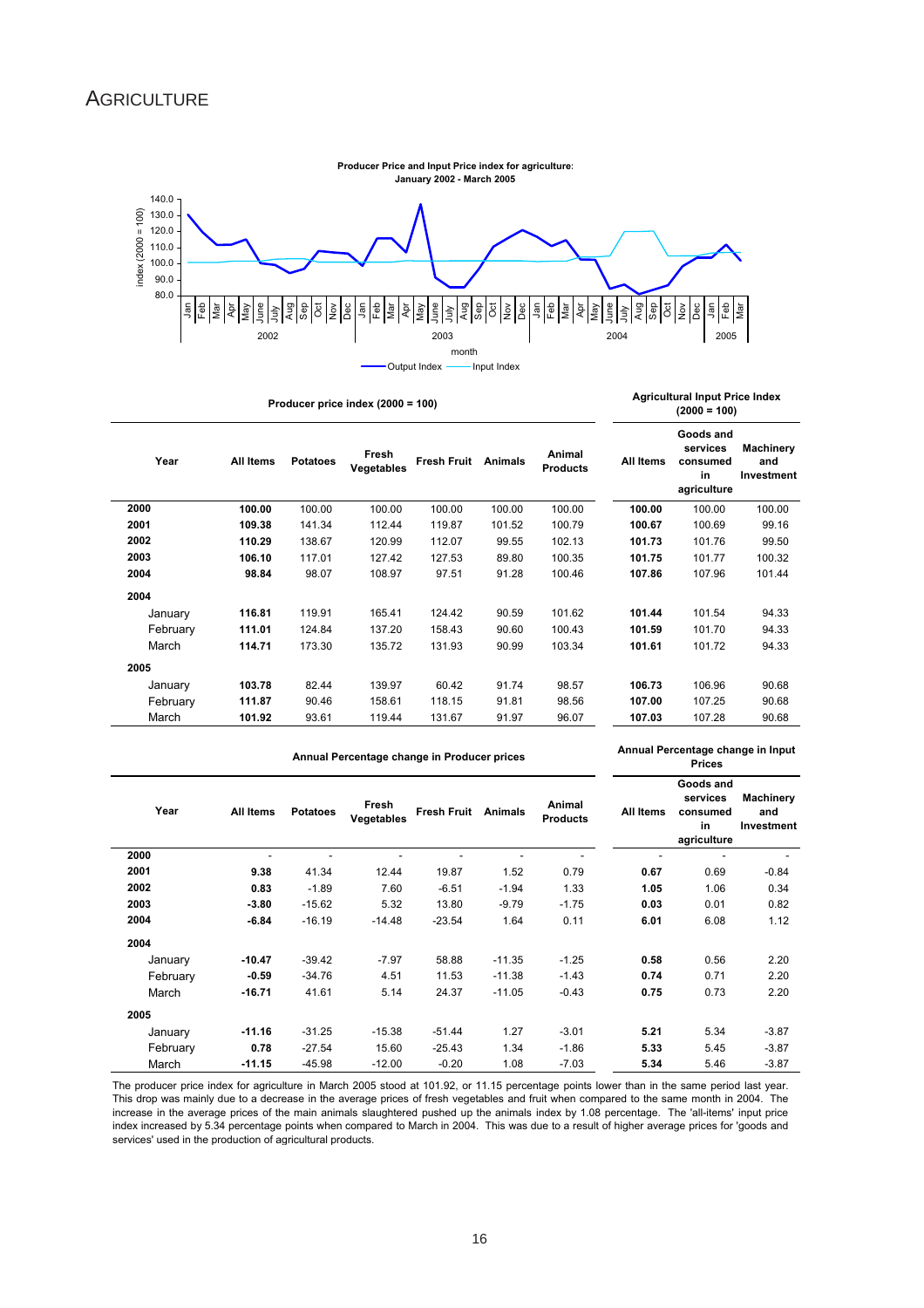## **FISHERIES**



#### **Monthly and quarterly percentage changes in wholesale quantities and value of fresh fish: 2005/2004**

**Fresh Fish passed through organised market**

| Fresh Fish Index (1995 = 100) |  |  |
|-------------------------------|--|--|
|-------------------------------|--|--|

| Year     | <b>Quantity / Kg</b> | Value / Lm | <b>Price Index</b> | Percentage<br><b>Annual Change</b> | <b>Volume Index</b> | Percentage<br><b>Annual Change</b> |
|----------|----------------------|------------|--------------------|------------------------------------|---------------------|------------------------------------|
| 1995     | 925,740              | 1,231,652  | 100.00             |                                    | 100.00              |                                    |
| 1996     | 840,935              | 1,408,481  | 123.67             | 23.67                              | 90.84               | $-9.16$                            |
| 1997     | 887,013              | 1,549,693  | 126.24             | 2.08                               | 95.82               | 5.48                               |
| 1998     | 979,432              | 1,626,107  | 115.04             | $-8.87$                            | 105.80              | 10.42                              |
| 1999     | 1,034,070            | 1,623,026  | 104.49             | $-9.17$                            | 111.70              | 5.58                               |
| 2000     | 987,294              | 1,858,433  | 133.29             | 27.56                              | 106.65              | $-4.52$                            |
| 2001     | 841,289              | 1,587,036  | 142.28             | 6.74                               | 90.88               | $-14.79$                           |
| 2002     | 940,864              | 1,798,869  | 137.89             | $-3.09$                            | 101.63              | 11.83                              |
| 2003     | 1,070,219            | 1,831,623  | 129.52             | $-6.07$                            | 115.61              | 13.75                              |
| 2004     | 1,067,822            | 1,826,101  | 118.98             | $-8.14$                            | 115.35              | $-0.22$                            |
| 1st qtr  |                      |            |                    |                                    |                     |                                    |
| 2004     | 106,202              | 194,473    |                    |                                    |                     |                                    |
| 2005     | 65,028               | 145,906    |                    |                                    |                     |                                    |
| 2004     |                      |            |                    |                                    |                     |                                    |
| January  | 46,471               | 51,013     | 103.17             | $-26.26$                           | 32.63               | 6.95                               |
| February | 31,250               | 70,700     | 145.60             | 46.86                              | 21.94               | $-9.70$                            |
| March    | 28,481               | 72,760     | 118.71             | 4.49                               | 20.00               | 83.46                              |
| 2005     |                      |            |                    |                                    |                     |                                    |
| January  | 21,349               | 39,154     | 131.33             | 27.29                              | 14.99               | $-54.06$                           |
| February | 12,373               | 25,367     | 104.31             | $-28.36$                           | 8.69                | $-60.41$                           |
| March    | 31,306               | 81,385     | 114.65             | $-3.43$                            | 21.98               | 9.92                               |

The 1st quarter fresh fish price index stood at 114.65 points, 3.43 percentage points lower than in March of 2004. This decrease was the result of lower unit prices for most of the species when compared to the same month in 2004. Declines in most of the species were registered but an increase of 104 per cent in swordfish landings was recorded during the same period which contributed to the increase of the fresh fish volume index by 9.92 percentage points, from 20.00 points in March 2004 to 21.98 points in March 2005.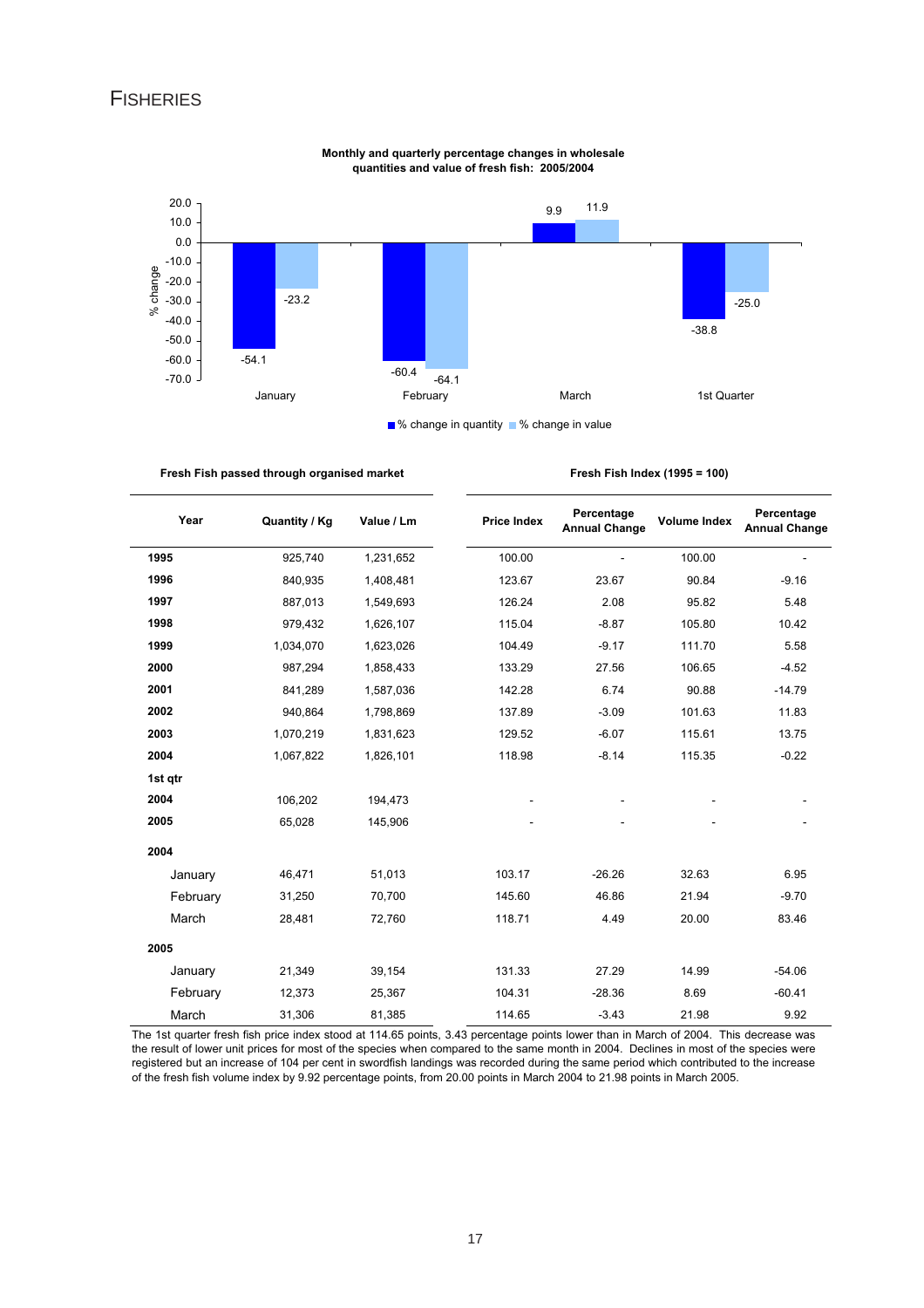## MANUFACTURING INDUSTRY



#### **Turnover and Wages & Salaries per head Indices**

|      |                 |        | <b>Turnover per Head</b> | Annual   |       | Wages & Salaries per Head | Annual   |
|------|-----------------|--------|--------------------------|----------|-------|---------------------------|----------|
|      |                 | Value  | Index                    | % Change | Value | Index                     | % Change |
| 1995 |                 | 32,623 | 100.0                    |          | 3,802 | 100.0                     |          |
| 1996 |                 | 32,716 | 100.3                    | 0.3      | 4,091 | 107.6                     | 7.6      |
| 1997 |                 | 34,275 | 105.1                    | 4.8      | 4,219 | 111.0                     | 3.1      |
| 1998 |                 | 37,753 | 115.7                    | 10.1     | 4,521 | 118.9                     | 7.2      |
| 1999 |                 | 40,830 | 125.2                    | 8.2      | 4,697 | 123.5                     | 3.9      |
| 2000 |                 | 52,447 | 160.8                    | 28.5     | 4,902 | 128.9                     | 4.4      |
| 2001 |                 | 43,996 | 134.9                    | $-16.1$  | 5,122 | 134.7                     | 4.5      |
| 2002 |                 | 45,496 | 139.5                    | 3.4      | 5,447 | 143.2                     | 6.3      |
| 2003 |                 | 49,498 | 151.7                    | 8.8      | 5,936 | 156.1                     | 9.0      |
| 2004 |                 | 51,145 | 156.8                    | 3.4      | 6,091 | 160.2                     | 2.6      |
| 2003 | Q <sub>1</sub>  | 11,450 | 140.4                    | 5.7      | 1,486 | 156.3                     | 11.9     |
|      | Q2              | 12,127 | 148.7                    | 8.9      | 1,467 | 154.4                     | 10.0     |
|      | Q3              | 12,947 | 158.7                    | 10.2     | 1,480 | 155.7                     | 7.7      |
|      | Q4              | 13,030 | 159.7                    | 10.5     | 1,504 | 158.2                     | 6.5      |
| 2004 | Q <sub>1</sub>  | 12,916 | 158.3                    | 12.8     | 1,558 | 163.8                     | 4.8      |
|      | Q2              | 12,529 | 153.6                    | 3.3      | 1,493 | 157.1                     | 1.8      |
|      | Q3              | 13,111 | 160.7                    | 1.3      | 1,502 | 158.0                     | 1.4      |
|      | Q4              | 12,613 | 154.6                    | $-3.2$   | 1,541 | 162.1                     | 2.5      |
| 2005 | Q1 <sup>p</sup> | 11,193 | 137.2                    | $-13.3$  | 1,538 | 161.8                     | $-1.3$   |

**p** provisional

The base year used for the Turnover and Wages & Salaries per head Indices is the average for the whole year 1995 (1995=100). This series is not seasonally adjusted.

The Turnover per Head Index across the manufacturing industry has grown by 8.8% and 3.4% during 2003 and 2004, respectively. Yet it has registered a decrease of 13.3% during Q1 2005 when compared to the same period the year before.

The Wages and salaries per Head Index for the manufacturing industry shows a continous increase on a year on year comparison. When comparing the percentage changes on an annual basis, the highest percentage change increase of 11.9% was registered between 2002 Q1 and 2003 Q1, whilst a decrease of 1.3% change for the comparison between 2004 Q1 and 2005 Q1 is to be considered as the lowest percentage change.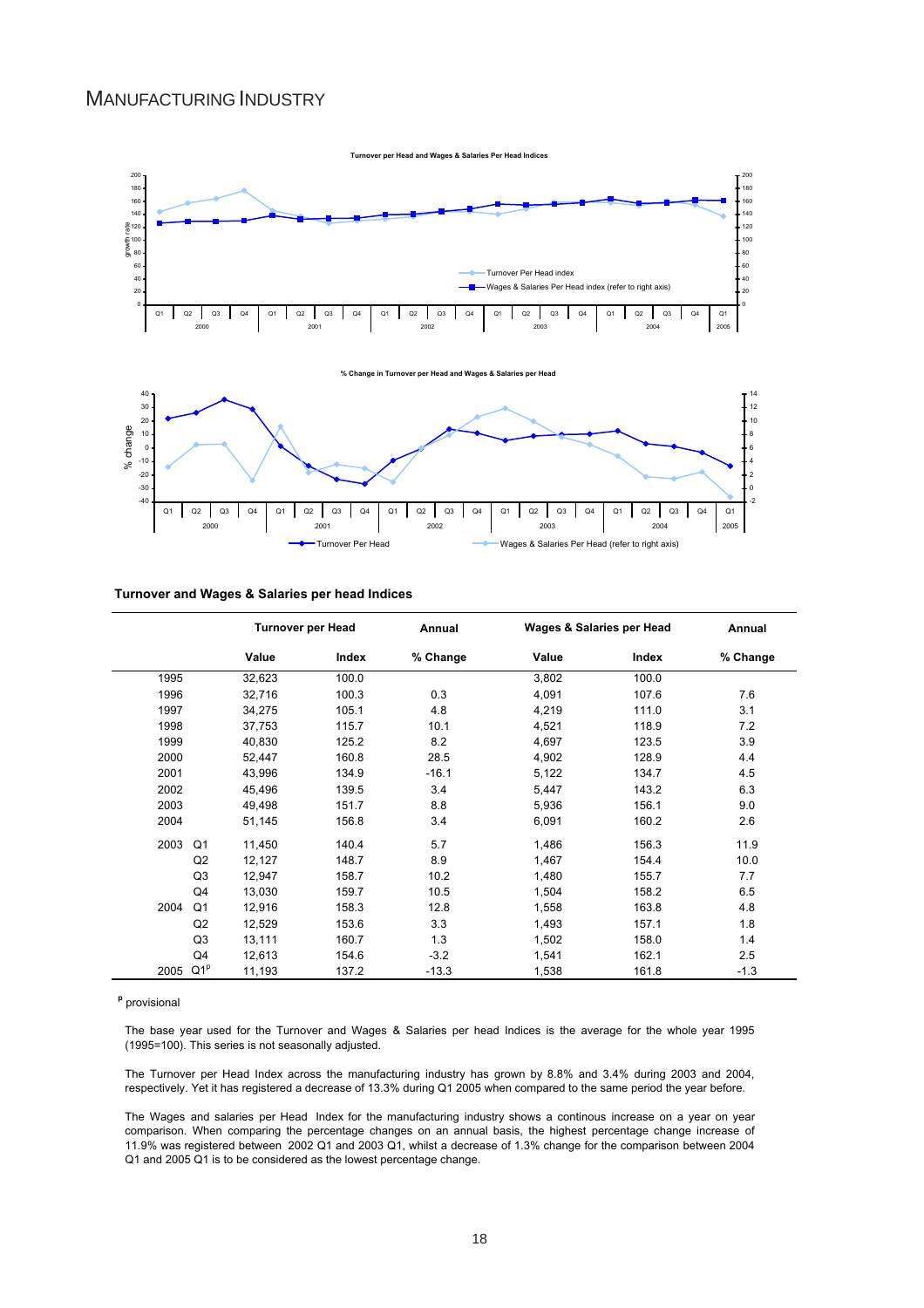

#### **Capacity Utilisation in Manufacturing Industry**

**Capacity Utilisation in Manufacturing Industry**

|      |                 |      | <b>Total Capacity</b><br><b>Utilisation</b> |       |                        | <b>Constraints to Capacity Utilisation</b> |                      |                          |                      |                      |                      |
|------|-----------------|------|---------------------------------------------|-------|------------------------|--------------------------------------------|----------------------|--------------------------|----------------------|----------------------|----------------------|
|      |                 |      | <b>Capacity Utilisation</b>                 |       | <b>Labour Shortage</b> |                                            | <b>The Market</b>    | <b>Material Shortage</b> |                      | <b>Other Reasons</b> |                      |
|      |                 | $\%$ | 12 month %<br>change                        | Index | 12 month %<br>change   | Index                                      | 12 month %<br>change | Index                    | 12 month %<br>change | Index                | 12 month %<br>change |
| 1995 |                 | 66.9 |                                             | 100.0 |                        | 100.0                                      |                      | 100.0                    |                      | 100.0                |                      |
| 1996 |                 | 67.4 | 0.7                                         | 72.5  | $-27.5$                | 106.4                                      | 6.4                  | 88.3                     | $-11.7$              | 89.6                 | $-10.4$              |
| 1997 |                 | 68.0 | 0.9                                         | 57.7  | $-20.4$                | 113.6                                      | 6.8                  | 56.6                     | $-35.9$              | 72.3                 | $-19.3$              |
| 1998 |                 | 67.8 | $-0.3$                                      | 46.2  | $-19.9$                | 114.7                                      | 1.0                  | 47.0                     | $-17.0$              | 79.3                 | 9.6                  |
| 1999 |                 | 69.0 | 1.8                                         | 57.2  | 23.8                   | 114.1                                      | $-0.5$               | 44.3                     | $-5.7$               | 74.6                 | $-5.8$               |
| 2000 |                 | 70.1 | 1.6                                         | 59.7  | 4.4                    | 101.2                                      | $-11.3$              | 72.9                     | 64.6                 | 138.5                | 85.5                 |
| 2001 |                 | 67.7 | $-3.4$                                      | 41.3  | $-30.8$                | 113.4                                      | 12.1                 | 71.4                     | $-2.1$               | 81.4                 | $-41.2$              |
| 2002 |                 | 67.3 | $-0.3$                                      | 32.7  | 16.4                   | 114.7                                      | $-3.3$               | 59.6                     | 2.4                  | 86.1                 | 28.6                 |
| 2003 |                 | 70.3 | 4.5                                         | 30.0  | $-8.3$                 | 114.4                                      | $-0.3$               | 62.1                     | 4.2                  | 89.1                 | 3.5                  |
| 2004 |                 | 74.3 | 5.7                                         | 22.7  | $-24.3$                | 113.6                                      | $-0.7$               | 50.0                     | $-19.5$              | 86.0                 | $-3.5$               |
| 2003 | Q <sub>1</sub>  | 69.8 | 5.3                                         | 26.9  | $-11.4$                | 116.4                                      | 0.7                  | 55.7                     | $-19.4$              | 82.0                 | 5.0                  |
|      | Q2              | 70.5 | 4.5                                         | 26.2  | $-6.6$                 | 114.9                                      | $-1.7$               | 54.2                     | $-15.9$              | 92.2                 | 23.4                 |
|      | Q3              | 70.2 | 4.2                                         | 34.6  | $-1.0$                 | 109.8                                      | $-2.3$               | 83.5                     | 41.2                 | 103.8                | 5.9                  |
|      | Q4              | 70.9 | 4.2                                         | 32.3  | $-14.2$                | 116.4                                      | 2.4                  | 54.7                     | 20.4                 | 78.0                 | $-17.1$              |
| 2004 | Q <sub>1</sub>  | 74.5 | 6.8                                         | 24.3  | $-9.4$                 | 113.0                                      | $-2.9$               | 56.7                     | 1.9                  | 104.4                | 27.4                 |
|      | Q2              | 76.3 | 8.3                                         | 29.7  | 13.5                   | 117.0                                      | 1.8                  | 55.3                     | 2.1                  | 76.4                 | $-17.2$              |
|      | Q <sub>3</sub>  | 73.9 | 5.3                                         | 26.4  | $-23.6$                | 116.8                                      | 6.4                  | 36.4                     | $-56.4$              | 88.1                 | $-15.2$              |
|      | Q4              | 72.6 | 2.4                                         | 12.1  | $-62.4$                | 118.3                                      | 1.6                  | 56.5                     | 3.4                  | 83.3                 | 6.8                  |
| 2005 | Q1 <sup>p</sup> | 71.7 | $-3.8$                                      | 14.7  | $-39.4$                | 121.7                                      | 7.7                  | 42.8                     | $-24.6$              | 65.8                 | $-37.0$              |

p= provisional

The base year used for the indices for Constraints to Capacity Utilisation is the average for the whole year 1995 ( 1995 = 100 )

Capacity utilisation in the manufaturing industry maintained a stable level, standing on average of 72%, between the first quarter 2003 and the first quarter 2005.

Throughout the whole time series, respondents indicated the Market as the main constraint for their capacity under utilisation. Though the Labour shortage and material shortage constraints are still being pointed out, they have declined during the first quarter of 2005, with just 1.5% and 2% of the total constraints indicated .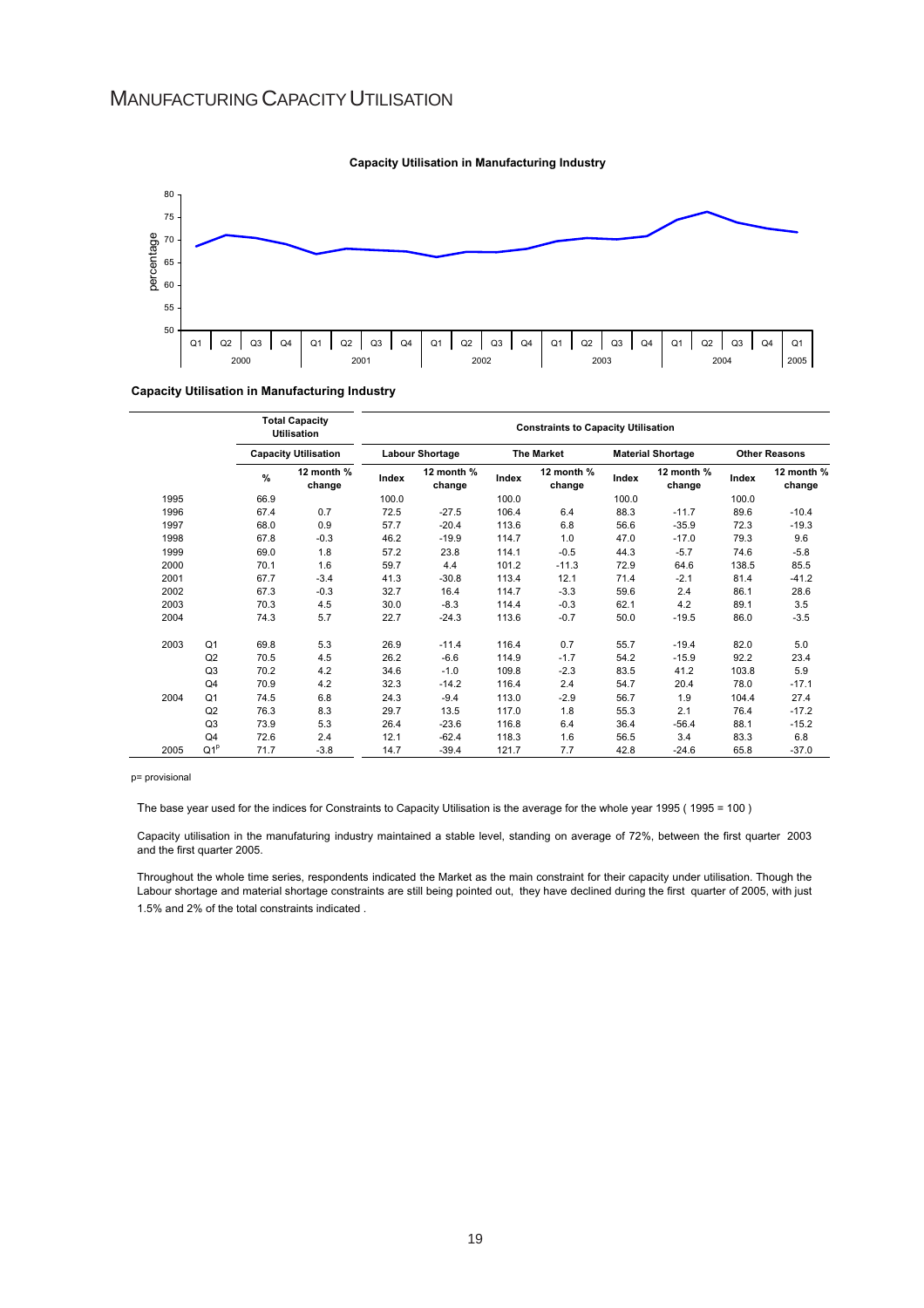## DEVELOPMENT PERMITS

**Annual change in Development permits**



| Year |                | <b>New</b><br>Dwellings* | Annual<br>% Change | <b>Commercial</b> | Annual<br>% Change | <b>Other</b> | Annual<br>% Change | <b>Total</b> | Annual<br>% Change |
|------|----------------|--------------------------|--------------------|-------------------|--------------------|--------------|--------------------|--------------|--------------------|
| 1994 |                | 1,969                    |                    | 587               |                    | 2,545        |                    | 5,101        |                    |
| 1995 |                | 2,417                    | 22.8               | 805               | 37.1               | 3,054        | 20.0               | 6,276        | 23.0               |
| 1996 |                | 1.785                    | $-26.1$            | 641               | $-20.4$            | 3,531        | 15.6               | 5,957        | $-5.1$             |
| 1997 |                | 1,807                    | 1.2                | 556               | $-13.3$            | 3,651        | 3.4                | 6,014        | 1.0                |
| 1998 |                | 1,699                    | $-6.0$             | 616               | 10.8               | 3,920        | 7.4                | 6,235        | 3.7                |
| 1999 |                | 1,262                    | $-25.7$            | 614               | $-0.3$             | 3,138        | $-19.9$            | 5,014        | $-19.6$            |
| 2000 |                | 1,410                    | 11.7               | 670               | 9.1                | 3,445        | 9.8                | 5,525        | 10.2               |
| 2001 |                | 1,299                    | $-7.9$             | 644               | $-3.9$             | 3,060        | $-11.2$            | 5,003        | $-9.4$             |
| 2002 |                | 1,422                    | 9.5                | 878               | 36.3               | 4,116        | 34.5               | 6,416        | 28.2               |
| 2003 |                | 1,336                    | $-6.0$             | 658               | $-25.1$            | 3,289        | $-20.1$            | 5,283        | $-17.7$            |
| 2004 |                | 1,423                    | 6.5                | 657               | $-0.2$             | 3,112        | $-5.4$             | 5,192        | $-1.7$             |
| 2003 | Q <sub>1</sub> | 330                      | 10.7               | 149               | $-29.4$            | 830          | $-9.6$             | 1,309        | $-8.3$             |
|      | Q2             | 380                      | $-6.6$             | 214               | $-14.7$            | 980          | $-26.3$            | 1.574        | $-20.8$            |
|      | Q <sub>3</sub> | 361                      | $-19.8$            | 159               | $-40.7$            | 907          | $-19.0$            | 1,427        | $-22.4$            |
|      | Q4             | 264                      | $-1.1$             | 135               | $-8.8$             | 572          | $-23.6$            | 971          | $-16.6$            |
| 2004 | Q <sub>1</sub> | 360                      | 9.1                | 156               | 4.7                | 721          | $-13.1$            | 1.237        | $-5.5$             |
|      | Q2             | 331                      | $-12.9$            | 147               | $-31.3$            | 791          | $-19.3$            | 1,269        | $-19.4$            |
|      | Q <sub>3</sub> | 427                      | 18.3               | 199               | 25.2               | 948          | 4.5                | 1,574        | 10.3               |
|      | Q4             | 305                      | 15.5               | 155               | 14.8               | 652          | 14.0               | 1,112        | 14.5               |
| 2005 | Q <sub>1</sub> | 350                      | $-2.8$             | 150               | $-3.8$             | 693          | $-3.9$             | 1,217        | $-1.6$             |
|      | $Q2^p$         | 487                      | 47.1               | 194               | 32.0               | 1,002        | 26.7               | 1,683        | 32.6               |

The base year for these indices is the average of 1994 ( 1994 = 100)

During the second quarter 2005 the total number of development permits registered an increase of 32.6% when compared with the same period last year, from 1,269 permits to 1,683 permits.

During the period under review, all sub-divisions of the development permits issued registered an increase. the New dwellings increased by 47.1%, Commercial permits by 32 % while Other permits by 26.7%, when compared to Q2 2004.

**p** provisional

\* (including by conversions)

\*\* 'Other' includes; installation of satallite dishes and swimming pools;

alterations and demolitions; permits relating to recreational and educational activities.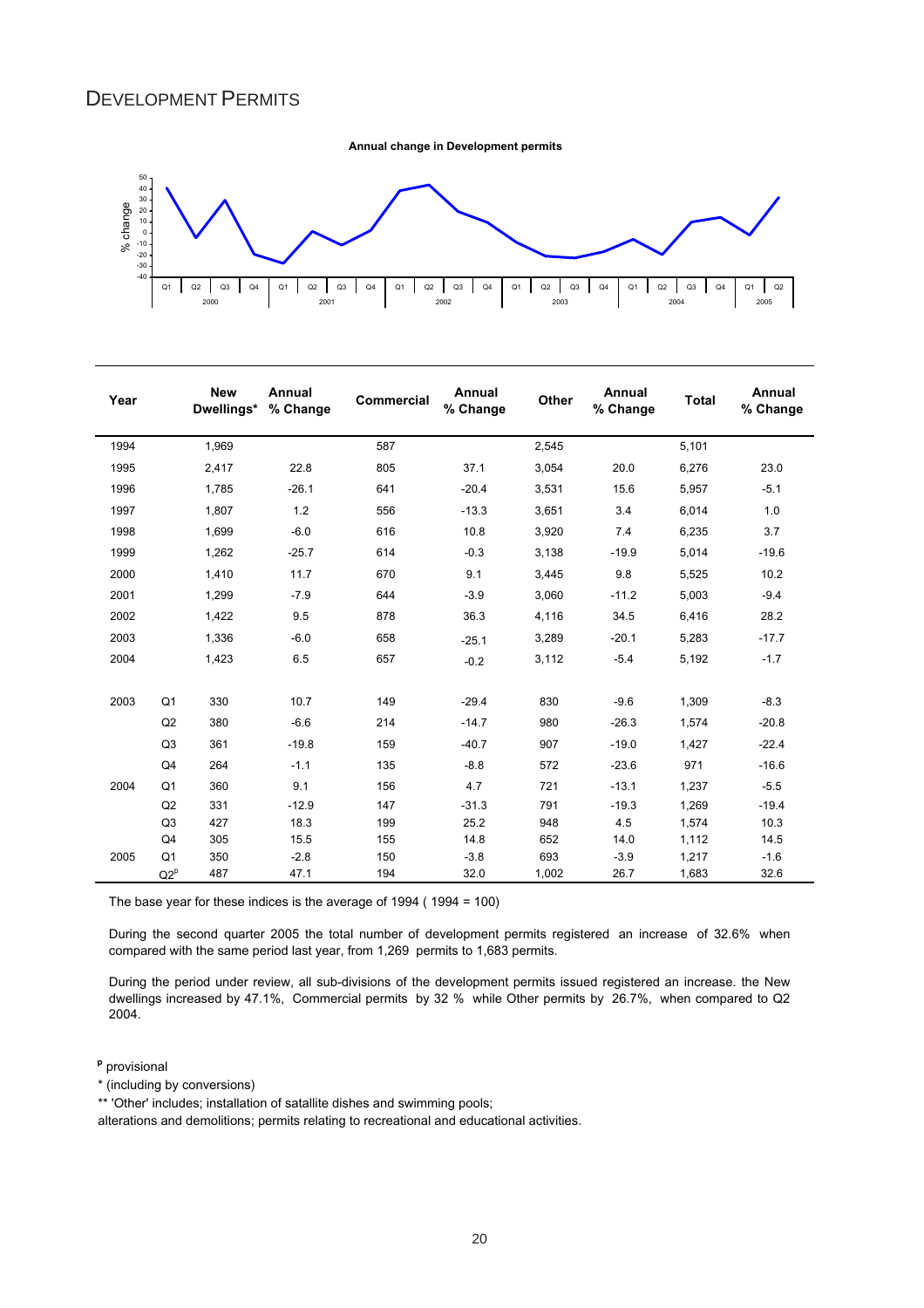## FULL-TIME EMPLOYMENT



#### **Growth in total employment**

| Year         | Total   | Annual % | <b>Employees</b> | Annual % | Self-employed | Annual % |
|--------------|---------|----------|------------------|----------|---------------|----------|
|              |         | change   |                  | change   |               | change   |
| 1996         | 133,195 | 0.9      | 117,026          | 1.2      | 16,169        | $-0.9$   |
| 1997         | 132.943 | $-0.2$   | 117.084          | 0.0      | 15,859        | $-1.9$   |
| 1998         | 133.024 | 0.1      | 117.419          | 0.3      | 15,605        | $-1.6$   |
| 1999         | 134.001 | 0.7      | 118.376          | 0.8      | 15.625        | 0.1      |
| 2000         | 136,117 | 1.6      | 120,794          | 2.0      | 15,323        | $-1.9$   |
| 2001         | 137,452 | 1.0      | 122,156          | 1.1      | 15,296        | $-0.2$   |
| 2002         | 137.321 | $-0.1$   | 121.841          | $-0.3$   | 15,480        | 1.2      |
| 2003         | 136.234 | $-0.8$   | 120.580          | $-1.0$   | 15,654        | 1.1      |
| 2004         | 137.149 | 0.7      | 121,117          | 0.4      | 16,032        | 2.4      |
| 2004 January | 136.059 | $-0.9$   | 120.368          | $-1.3$   | 15,691        | 2.0      |
| February     | 136,201 | $-1.0$   | 120,474          | $-1.4$   | 15,727        | 2.2      |
| March        | 136,346 | $-0.9$   | 120.577          | $-1.3$   | 15,769        | 2.3      |
| April        | 136,650 | $-0.8$   | 120.873          | $-1.1$   | 15,777        | 2.1      |
| May          | 137.008 | $-0.2$   | 121,202          | $-0.5$   | 15.806        | 2.1      |
| June         | 137.548 | $-0.2$   | 121.683          | $-0.4$   | 15,865        | 2.1      |
| July         | 138.079 | $-0.1$   | 122,193          | $-0.3$   | 15,886        | 2.0      |
| August       | 137.989 | 0.3      | 122.062          | 0.1      | 15.927        | 2.1      |
| September    | 137.708 | 0.5      | 121.761          | 0.4      | 15,947        | 1.9      |
| October      | 137.267 | 0.2      | 121.257          | $-0.1$   | 16,010        | 2.3      |
| November     | 137,402 | 0.7      | 121,377          | 0.4      | 16,025        | 2.4      |
| December     | 137,149 | 0.7      | 121,117          | 0.4      | 16,032        | 2.4      |
| 2005 January | 137,216 | 0.9      | 121,184          | 0.7      | 16,032        | 2.2      |
| February     | 137,176 | 0.7      | 121,154          | 0.6      | 16,022        | 1.9      |
| March        | 137,094 | 0.5      | 121,044          | 0.4      | 16,050        | 1.8      |

### **Shares in total employment**

| Year | <b>Sectors</b> |        |  |  |  |  |
|------|----------------|--------|--|--|--|--|
|      | <b>Private</b> | Public |  |  |  |  |
| 1995 | 62.0           | 38.0   |  |  |  |  |
| 1996 | 62.0           | 38.0   |  |  |  |  |
| 1997 | 62.2           | 37.8   |  |  |  |  |
| 1998 | 62 G           | 37.4   |  |  |  |  |
| 1999 | 64.6           | 35.4   |  |  |  |  |
| 2000 | 64.7           | 35.3   |  |  |  |  |
| 2001 | 64.7           | 35.3   |  |  |  |  |
| 2002 | 64.9           | 34.3   |  |  |  |  |
| 2003 | 65.1           | 34.2   |  |  |  |  |
| 2004 | 66.7           | 33.3   |  |  |  |  |

Over the past ten years the gainfully occupied population has increased by 7.4 per cent. Larger changes were recorded amongst employees over the same period between 1995 and 2004. Employment in the private sector increased whereas engagement in the public sector showed an opposite trend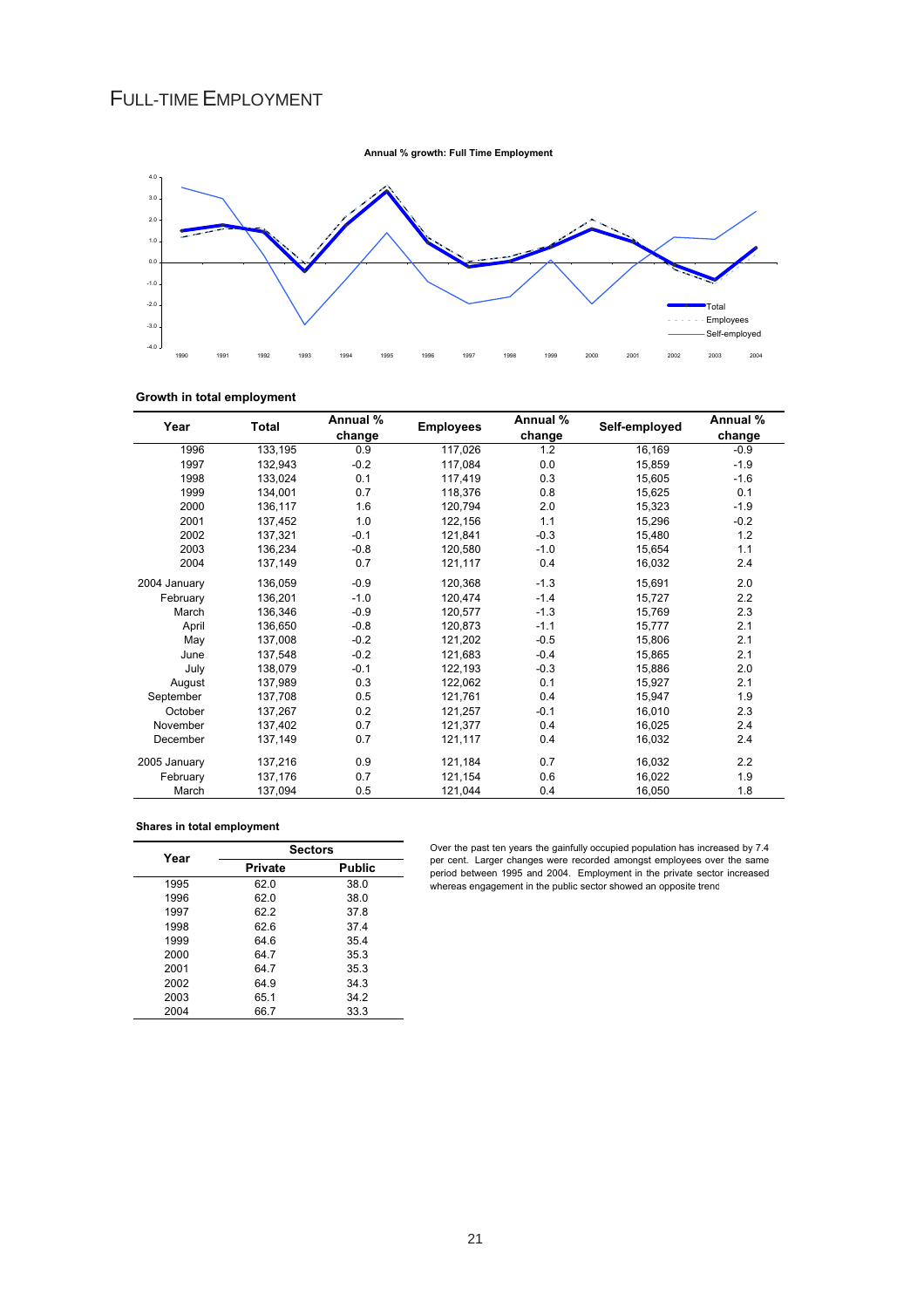## REGISTERED UNEMPLOYMENT





## January 1995 = 100 **Unemployment: registered and ILO**

#### **Months 2000 2001 2002 2003 2004 2005 Annual % change** January 126.1 170.7 139.9 132.0 121.2 126.0 4.0 February 77.3 75.7 65.2 68.1 76.3 89.9 17.8 March 93.4 101.3 95.0 99.0 99.6 103.2 3.6 April 87.2 89.5 126.5 109.0 96.7 May 106.6 103.2 83.2 112.9 93.3 June 101.1 78.6 83.0 101.4 96.0 July 165.7 171.9 167.0 158.1 140.3 August 79.5 87.1 85.4 88.2 95.2<br>September 102.9 93.0 103.1 92.2 87.3 September 102.9 93.0 103.1 92.2 87.3<br>October 101.9 133.2 110.2 122.8 104.4 October November 92.6 85.5 85.8 72.8 98.0<br>December 71.7 94.5 92.4 11.2.5 79.4 December 71.7 94.5 92.4 112.5 79.4

**Index of new unemployment registrants**

#### **Registered unemployment**

| Year         | Unemployed | rate (%) |
|--------------|------------|----------|
| 1995         | 5.820      | 4.2      |
| 1996         | 7.072      | 5.0      |
| 1997         | 7.693      | 5.5      |
| 1998         | 7.910      | 5.6      |
| 1999         | 8.306      | 5.8      |
| 2000         | 7,188      | 5.0      |
| 2001         | 7.433      | 5.1      |
| 2002         | 7.516      | 5.2      |
| 2003         | 8.175      | 5.7      |
| 2004         | 8.103      | 5.6      |
| 2004 January | 8.794      | 6.1      |
| February     | 8.830      | 6.1      |
| March        | 8,420      | 5.8      |
| April        | 8.339      | 5.8      |
| Mav          | 8.104      | 5.6      |
| June         | 7.942      | 5.5      |
| July         | 8.131      | 5.6      |
| August       | 7,953      | 5.4      |
| September    | 8.140      | 5.6      |
| October      | 8.172      | 5.6      |
| November     | 8,125      | 5.6      |
| December     | 8.103      | 5.6      |
| 2005 January | 8,180      | 5.6      |
| February     | 8.094      | 5.6      |
| March        | 8.018      | 5.5      |



In the years from 1995 to 1999, the number of the persons registering for work with the Employment and Training Corporation (ETC) underwent a consistent upsurge. Accordingly, registered unemployment reached the peak of 8,306 in 1999. In 2000, the number of registered unemployed went down substaintally, but started to rise again in the following years. The number of persons registering ofr work with the ETC has been on the increase between 1995 and 2005. The index of new unemployment registrants (January 1995 = 100) indicates that a substantial increase in new registrants usually occurs in the months of January and July of each year.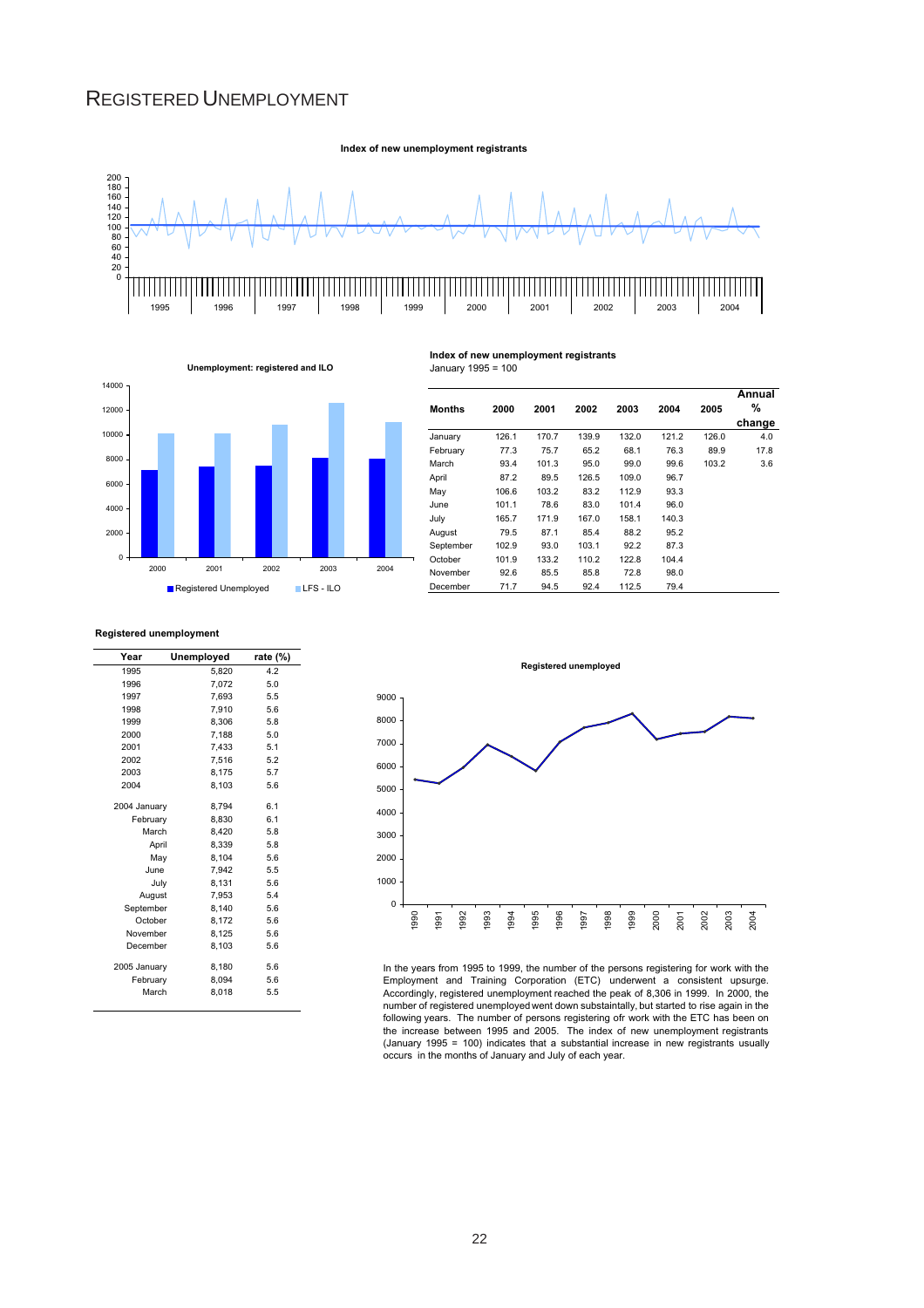## **PRODUCTIVITY**



#### **Output, employment and productivity in the Maltese economy**

#### **Total Maltese Economy Annual Productivity Changes**

| Year | Quarter        | Annual percentage<br>change in output | Annual % change in<br>employed persons* | Annual % change in<br>output per employed<br>person |
|------|----------------|---------------------------------------|-----------------------------------------|-----------------------------------------------------|
| 2000 |                |                                       |                                         |                                                     |
| 2001 |                | $-4.0$                                | 1.8                                     | $-5.7$                                              |
| 2002 |                | 0.9                                   | 0.6                                     | 0.4                                                 |
| 2003 |                | 5.5                                   | 1.0                                     | 4.5                                                 |
| 2004 |                | 1.6                                   | $-0.9$                                  | 2.5                                                 |
| 2004 | Q1             | 3.5                                   | $-1.3$                                  | 4.9                                                 |
|      | Q <sub>2</sub> | 1.6                                   | $-2.0$                                  | 3.6                                                 |
|      | Q <sub>3</sub> | 1.2                                   | $-0.5$                                  | 1.7                                                 |
|      | Q4             | 0.3                                   | 0.3                                     | 0.0                                                 |
| 2005 | Q1             | $-1.3$                                | 1.6                                     | $-2.8$                                              |

 *Source: National Statistics Office*

\* employed persons represents the number of both full-time and part-time self-employed and employees

Productivity across the whole economy, measured by means of output per employed person (incorporating both full-time and part-time self-employed/employees) is estimated to have grown by 2.5% in 2004, down by 2.0% from the previous year's figure (the 2003 figure was 4.5%). The corresponding figures for 2003 and 2002 were 0.4% and -5.7% respectively.

Productivity growth swung from 3.6% to a negative 2.8% over the last four quarters. The first quarter of 2005 alone accounted for a decline in productivity growth of 2.8%, with no productivity growth being registered in the last quarter of 2004.

For the economy as a whole, productivity growth has averaged 2.9% over the last eight quarters.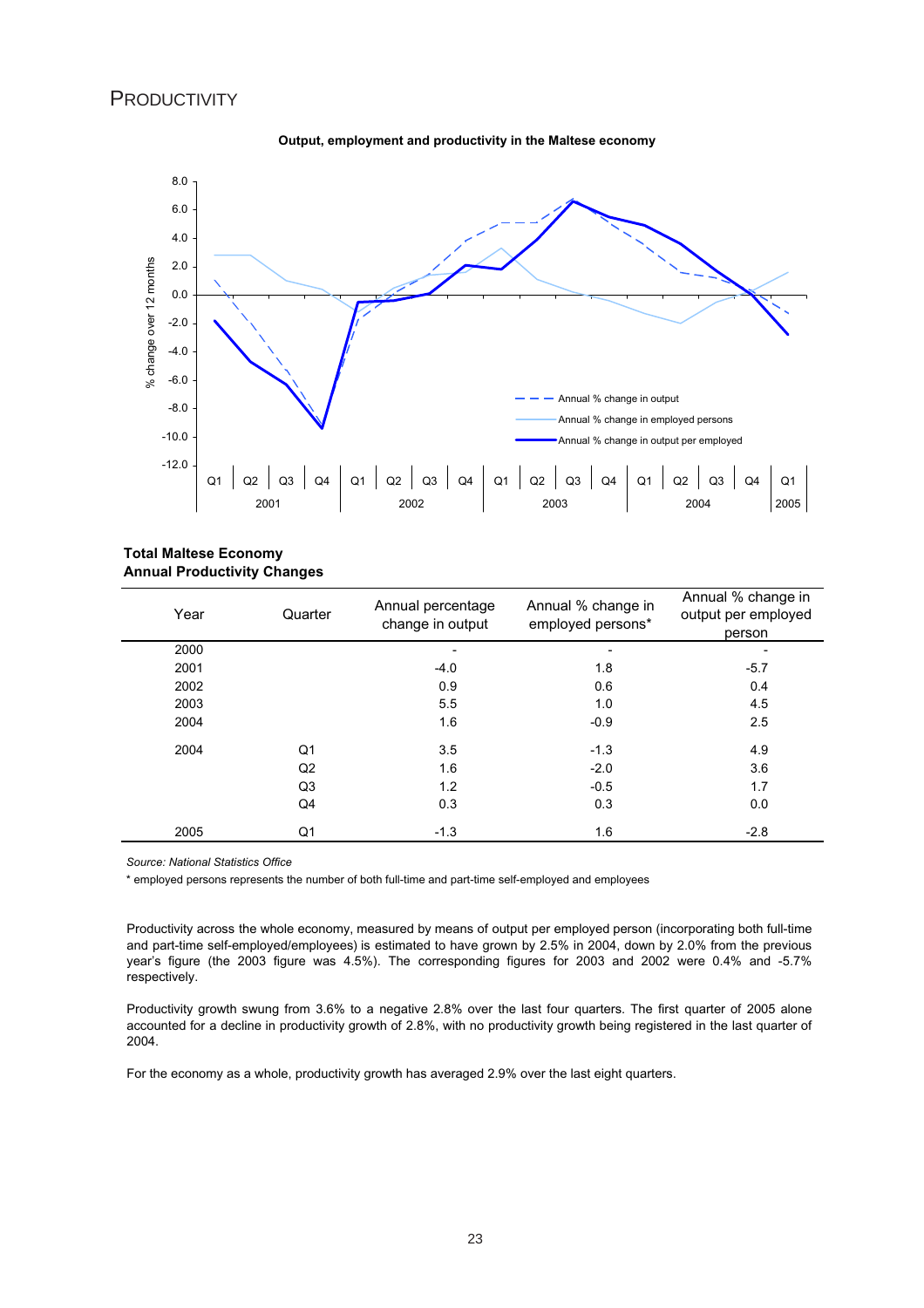

| Year | <b>Month</b> | All items | Annual    | 12-month       |
|------|--------------|-----------|-----------|----------------|
|      |              |           | inflation | moving average |
| 1999 |              | 110.04    | 2.13      | 2.13           |
| 2000 |              | 112.65    | 2.37      | 2.37           |
| 2001 |              | 115.95    | 2.93      | 2.93           |
| 2002 |              | 118.49    | 2.19      | 2.19           |
| 2003 |              | 120.03    | 1.30      | 1.30           |
| 2004 |              | 123.38    | 2.79      | 2.79           |
| 2004 | January      | 121.76    | 3.11      | 1.57           |
|      | February     | 121.80    | 2.65      | 1.71           |
|      | March        | 122.31    | 2.29      | 1.75           |
|      | April        | 123.10    | 2.91      | 1.86           |
|      | May          | 122.87    | 2.38      | 1.95           |
|      | June         | 123.45    | 2.71      | 2.03           |
|      | July         | 124.07    | 3.58      | 2.23           |
|      | August       | 123.01    | 2.77      | 2.41           |
|      | September    | 123.38    | 2.71      | 2.57           |
|      | October      | 124.33    | 2.40      | 2.63           |
|      | November     | 125.05    | 3.16      | 2.75           |
|      | December     | 125.42    | 2.82      | 2.79           |
| 2005 | January      | 124.74    | 2.45      | 2.74           |
|      | February     | 125.49    | 3.03      | 2.77           |
|      | March        | 126.07    | 3.07      | 2.83           |
|      |              |           |           |                |

For the first ten months of 2003 there was a decline in the 12-month moving average inflation rate. An increase was registered in the last two months of the year. Indices for January to December 2003 are linked with base 1995=100.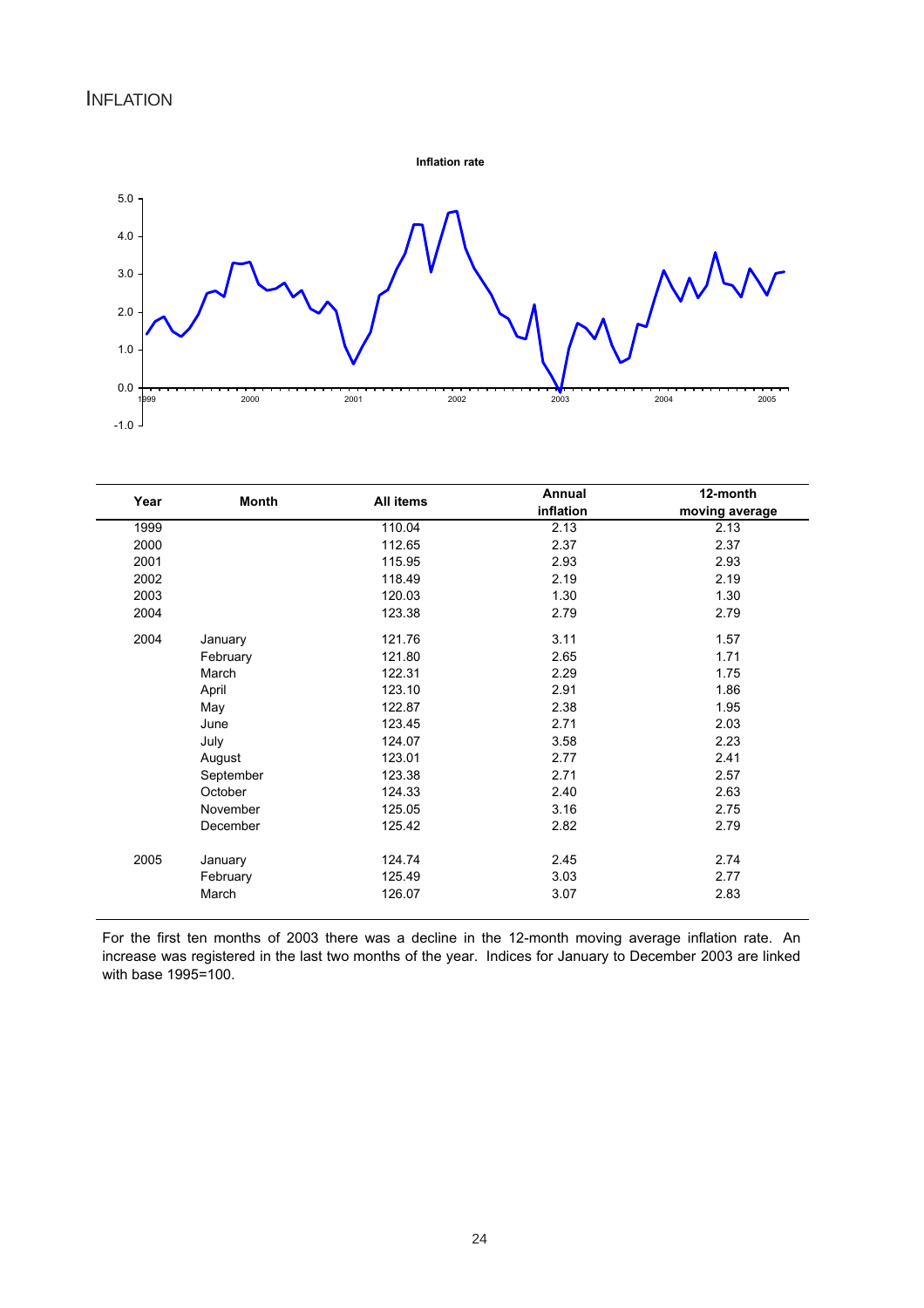## MONEY SUPPLY



**Money Supply: M1, M2 and M3**

**Money Supply** *Lm thousands*

|      |          | Narrow Money (M1) |               | Intermediate Money (M2) |               | Broad Money (M3) |               |
|------|----------|-------------------|---------------|-------------------------|---------------|------------------|---------------|
|      |          | Position at end   | 12 month      | Position at end         | 12 month      | Position at end  | 12 month      |
|      |          | of period         | change $(\%)$ | of period               | change $(\%)$ | of period        | change $(\%)$ |
| 2001 |          | 1,282,933         | 6.8           | 2,481,141               | 10.0          | 2,481,141        | 9.9           |
| 2002 |          | 1,367,373         | 6.6           | 2.781.488               | 12.1          | 2,781,488        | 12.1          |
| 2003 |          | 1.490.948         | 9.0           | 2.849.218               | 2.4           | 2,849,244        | 2.4           |
| 2004 |          | 1.580.944         | 6.0           | 2.918.320               | 2.4           | 2,918,320        | 2.4           |
| 2004 | January  | 1,498,444         | 9.1           | 2,865,072               | 2.7           | 2,865,097        | 2.7           |
|      | February | 1,531,128         | 11.9          | 2.894.167               | 4.3           | 2,894,167        | 4.3           |
|      | March    | 1.543.341         | 11.1          | 2.904.751               | 4.2           | 2.904.751        | 4.2           |
| 2005 | January  | 1,598,143         | 6.7           | 2,936,569               | 2.5           | 2,936,569        | 2.5           |
|      | February | 1,592,539         | 4.0           | 2,934,369               | 1.4           | 2,934,381        | 1.4           |
|      | March    | 1.585.664         | 2.7           | 2.925.283               | 0.7           | 2.925.295        | 0.7           |

\*provisional

By the end of March 2005, the total narrow money supply M1 (which includes currency in circulation, demand deposits and savings deposits withdrawable on demand) reached the total of Lm1,585.7 million. This was higher by 2.7 percent than the money supply M1 registered by the end of the relative period in 2004 of Lm1,543.3 million.

Additionally, the intermediate money supply M2 (which includes M1, savings deposits redeemable at notice up to 3 months and time deposits with agreed maturity up to 2 years) stood at a total of Lm2,925.3 million; a rise of 0.7 percent over the figure reached during the comparable month a year earlier of Lm2,904.8 million.

Also, by the end of the first quarter under review, the broad money supply M3 (which includes M2, repurchase agreements and debt securities issued up to 2 years) amounted to Lm2,925.3 million. Indeed, this was higher by 0.7 per cent than the money supply M3 registered during March 2004 of Lm2,904.8 million.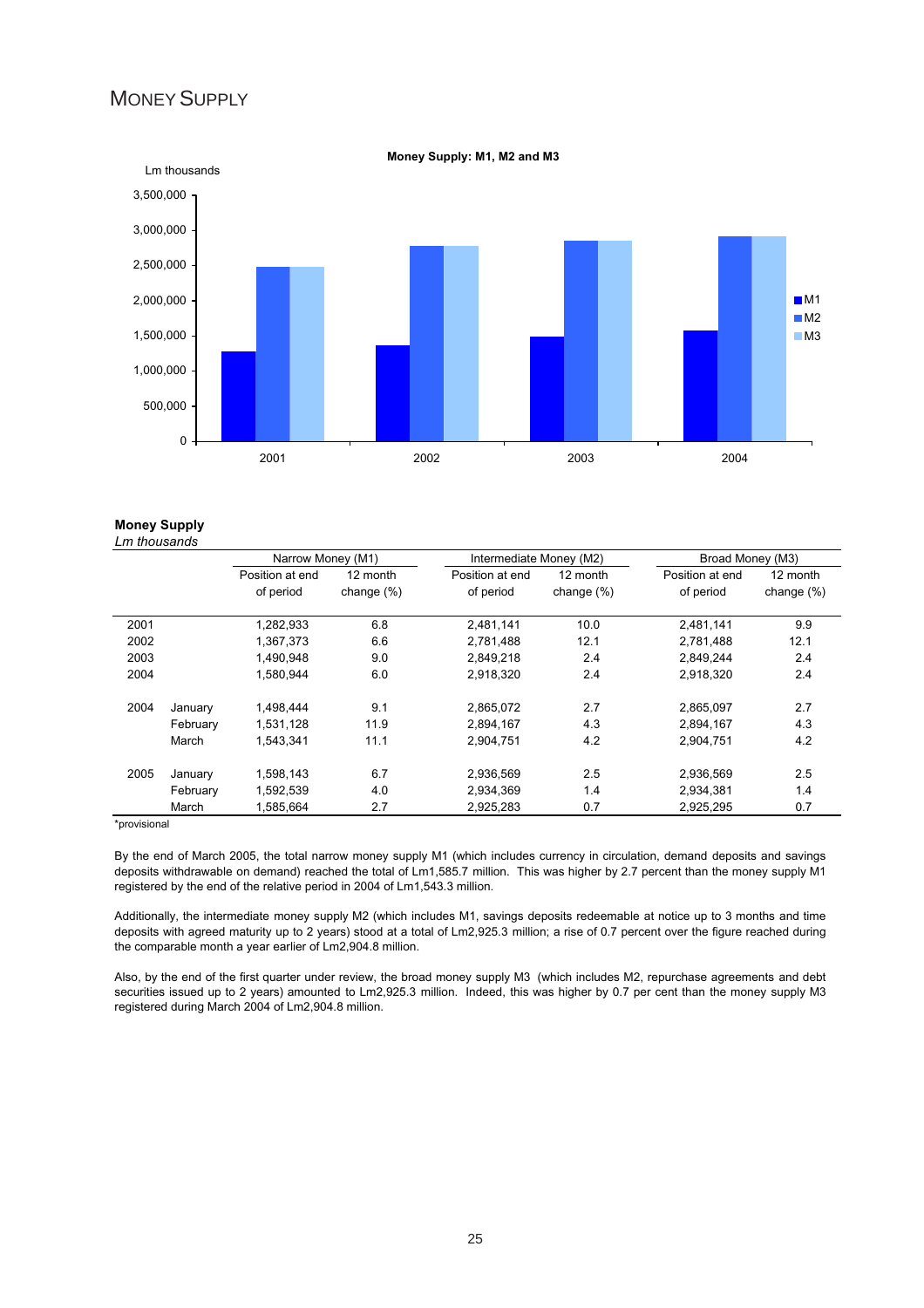## EXCHANGE RATE



#### **Exchange rate of the Maltese Lira against selected currencies**

#### **Average exchange rates of the Maltese Lira against major currencies** Lm1 is equivalent to…

|      |          | Euro   | 12 month<br>change<br>$(\%)$ | Stg £  | 12 month<br>change<br>$(\%)$ | US\$   | 12 month<br>change<br>$(\%)$ | Yen    | 12 month<br>change<br>$(\%)$ | Sfr   | 12 month<br>change<br>$(\%)$ |
|------|----------|--------|------------------------------|--------|------------------------------|--------|------------------------------|--------|------------------------------|-------|------------------------------|
| 1996 |          | 2.1852 | 0.8                          | 1.7780 | $-1.0$                       | 2.7745 | $-2.2$                       | 301.75 | 13.2                         | 3.428 | 2.3                          |
| 1997 |          | 2.2921 | 4.9                          | 1.5825 | $-11.0$                      | 2.5921 | $-6.6$                       | 313.53 | 3.9                          | 3.758 | 9.6                          |
| 1998 |          | 2.2957 | 0.2                          | 1.5547 | $-1.8$                       | 2.5758 | $-0.6$                       | 336.67 | 7.4                          | 3.730 | $-0.7$                       |
| 1999 |          | 2.3470 | 2.2                          | 1.5468 | $-0.5$                       | 2.5032 | $-2.8$                       | 284.84 | $-15.4$                      | 3.756 | 0.7                          |
| 2000 |          | 2.4741 | 5.4                          | 1.5080 | $-2.5$                       | 2.2855 | $-8.7$                       | 246.27 | $-13.5$                      | 3.853 | 2.6                          |
| 2001 |          | 2.4815 | 0.3                          | 1.5430 | 2.3                          | 2.2226 | $-2.8$                       | 269.97 | 9.6                          | 3.749 | $-2.7$                       |
| 2002 |          | 2.4468 | $-1.4$                       | 1.5378 | $-0.3$                       | 2.3100 | 3.9                          | 288.88 | 7.0                          | 3.590 | $-4.2$                       |
| 2003 |          | 2.3470 | $-4.1$                       | 1.6237 | 5.6                          | 2.6543 | 14.9                         | 307.39 | 6.4                          | 3.568 | $-0.6$                       |
| 2004 |          | 2.3368 | $-0.4$                       | 1.5853 | $-2.4$                       | 2.9061 | 9.5                          | 314.19 | 2.2                          | 3.609 | 1.1                          |
| 2004 | January  | 2.3250 | $-2.4$                       | 1.6084 | 2.7                          | 2.9341 | 15.8                         | 312.06 | 3.7                          | 3.642 | 4.5                          |
|      | February | 2.3346 | $-1.6$                       | 1.5800 | $-0.5$                       | 2.9518 | 15.5                         | 314.60 | 3.2                          | 3.674 | 5.6                          |
|      | March    | 2.3443 | $-0.7$                       | 1.5723 | $-2.5$                       | 2.8775 | 12.6                         | 313.54 | 3.5                          | 3.676 | 6.0                          |
| 2005 | January  | 2.3134 | $-0.5$                       | 1.6163 | 0.5                          | 3.0375 | 3.5                          | 313.64 | 0.5                          | 3.579 | $-1.7$                       |
|      | February | 2.3204 | $-0.6$                       | 1.6008 | 1.3                          | 3.0233 | 2.4                          | 317.03 | 0.8                          | 3.597 | $-2.1$                       |
|      | March    | 2.3162 | $-1.2$                       | 1.6044 | 2.0                          | 3.0590 | 6.3                          | 321.60 | 2.6                          | 3.589 | $-2.4$                       |

The average exchange rate of the Maltese lira against the Euro during March 2005 stood at a level of one lira equivalent to 2.3162 Euro. Indeed, this meant a depreciation of the lira against the Euro of 1.2 percentage points over the average exchange rate recorded during the same month a year earlier of one lira equivalent to 2.3443 Euro.

On the other hand, the average exchange rate of the lira against the sterling during March 2005 stood at a level of one lira equivalent to 1.6044 sterling; an appreciation of 2.0 percentage points over the average exchange rate recorded during March 2004 of one lira equivalent to 1.5723 sterling.

Likewise, the average exchange rate of the lira against the US dollar appreciated by 6.3 percentage points, from an average exchange rate of one lira equivalent to 2.8775 dollars during March 2004 to an average exchange rate of one lira equivalent to 3.0590 dollars during the relative month in 2005.

Also, the average exchange rate of the lira against the Yen during March 2005 reached a level of one lira equivalent to 321.60 Yen; an appreciation of 2.6 percentage points over the average exchange rate recorded during the same month in 2004 of one lira equivalent to 313.54 Yen.

On the contrary, the average exchange rate of the lira against the Swiss franc depreciated by 2.4 percentage points, from an average exchange rate of one lira equivalent to 3.676 Swiss francs during March 2004 to an average exchange rate of one lira equivalent to 3.589 Swiss francs during the corresponding month in 2005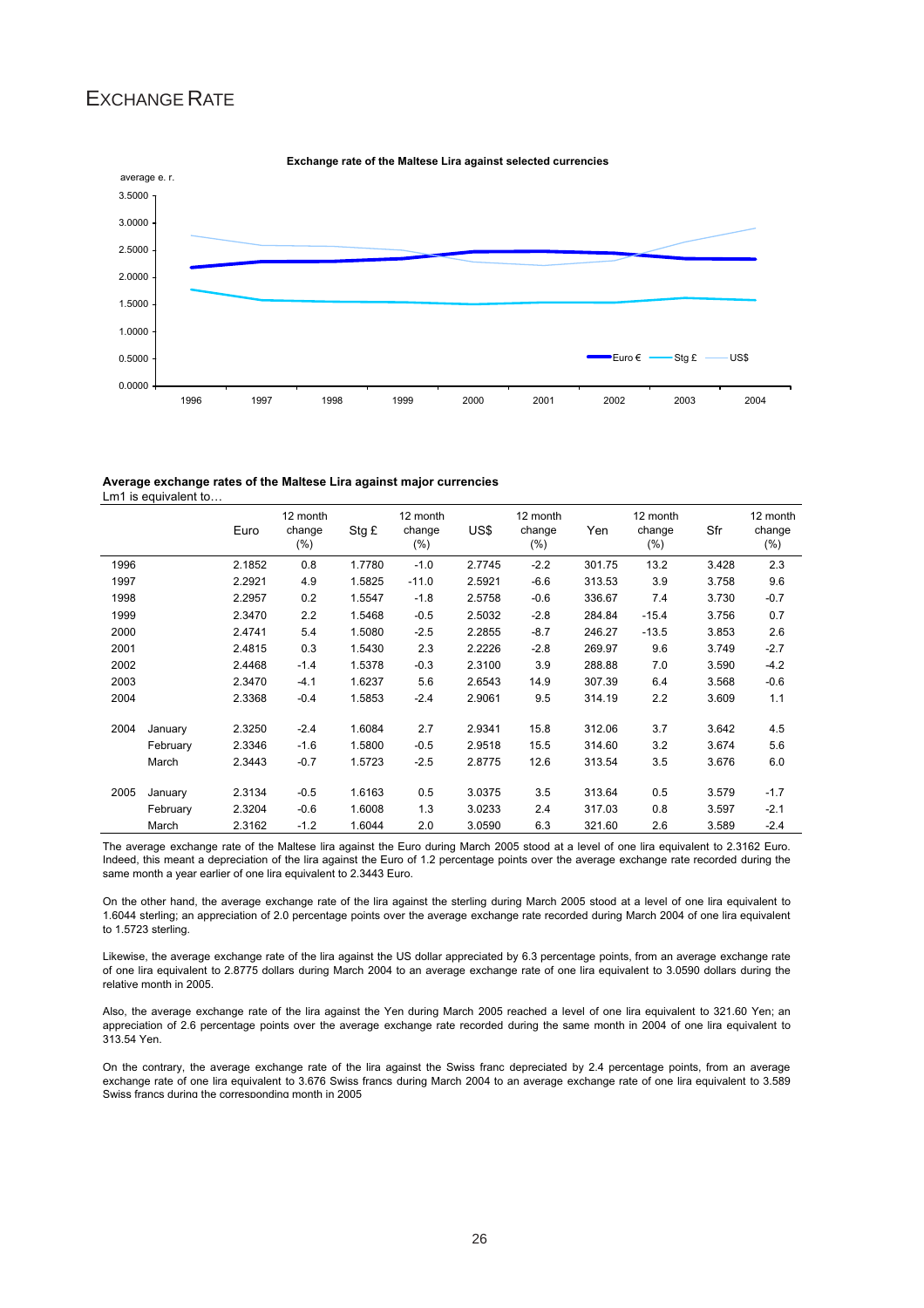## EXTERNAL RESERVES



#### **External reserves in terms of months of imports**

**External reserves expressed in terms of months of imports** Lm thousand

| Year              |                | <b>External reserves</b><br>as at end of<br>period <sup>1</sup> | 12 month change<br>$(\%)$ | and services | Imports of goods 12 month change<br>$(\% )$ | External<br>Reserves in<br>terms of months<br>of imports |
|-------------------|----------------|-----------------------------------------------------------------|---------------------------|--------------|---------------------------------------------|----------------------------------------------------------|
| 1996              |                | 554,119                                                         | $-4.6$                    | 1,208,077    | $-1.8$                                      | 5.6                                                      |
| 1997              |                | 561,668                                                         | 1.4                       | 1,186,361    | $-1.1$                                      | 5.7                                                      |
| 1998              |                | 639,972                                                         | 13.9                      | 1,173,477    | 6.4                                         | 6.2                                                      |
| 1999              |                | 740,320                                                         | 15.7                      | 1,248,128    | 9.9                                         | 6.5                                                      |
| 2000              |                | 644,144                                                         | $-13.0$                   | 1,740,099    | 26.8                                        | 4.4                                                      |
| 2001              |                | 760,428                                                         | 18.1                      | 1,487,633    | $-14.5$                                     | 6.1                                                      |
| 2002 <sup>p</sup> |                | 880,847                                                         | 15.8                      | 1,473,608    | $-0.9$                                      | 7.2                                                      |
| 2003 <sup>p</sup> |                | 935,547                                                         | 6.2                       | 1,517,883    | 3.0                                         | 7.4                                                      |
| 2004 <sup>p</sup> |                | 860,553                                                         | $-8.0$                    | 1,553,227    | 2.3                                         | 6.6                                                      |
| 2003 <sup>p</sup> | Q <sub>1</sub> | 884,034                                                         | 12.4                      | 363,861      | 9.8                                         | 7.3                                                      |
|                   | Q2             | 926,283                                                         | 18.7                      | 387,962      | 0.0                                         | 7.2                                                      |
|                   | Q <sub>3</sub> | 943,277                                                         | 12.0                      | 386,386      | 4.4                                         | 7.3                                                      |
|                   | Q4             | 935,547                                                         | 6.2                       | 379,674      | $-1.2$                                      | 7.4                                                      |
| 2004 <sup>p</sup> | Q <sub>1</sub> | 932,858                                                         | 5.5                       | 343,274      | $-5.7$                                      | 8.2                                                      |
|                   | Q2             | 900,931                                                         | $-2.7$                    | 394,000      | 1.6                                         | 6.9                                                      |
|                   | Q <sub>3</sub> | 928,482                                                         | $-1.6$                    | 383,650      | $-0.7$                                      | 7.3                                                      |
|                   | Q4             | 860,553                                                         | $-8.0$                    | 432,303      | 13.9                                        | 6.0                                                      |
| 2005 <sup>p</sup> | Q1             | 820,450                                                         | $-12.0$                   | 346,405      | 0.9                                         | 7.1                                                      |

p provisional

<sup>1</sup> Source: Central Bank Quarterly Review

By the end of the first quarter of 2005, the total external reserves of the country amounted to Lm820.5 million. Indeed, this was lower by 12.0 percent than the total foreign reserves held during the corresponding period a year earlier of Lm932.9 million.

When expressed in terms of months of imports of goods and services, it is shown that, while the reserve assets of the country stood at a level of 8.2 months of sustenance during the first quarter of 2004, Malta's reserve assets dropped to a level of 7.1 months of sustenance during the same quarter in 2005.